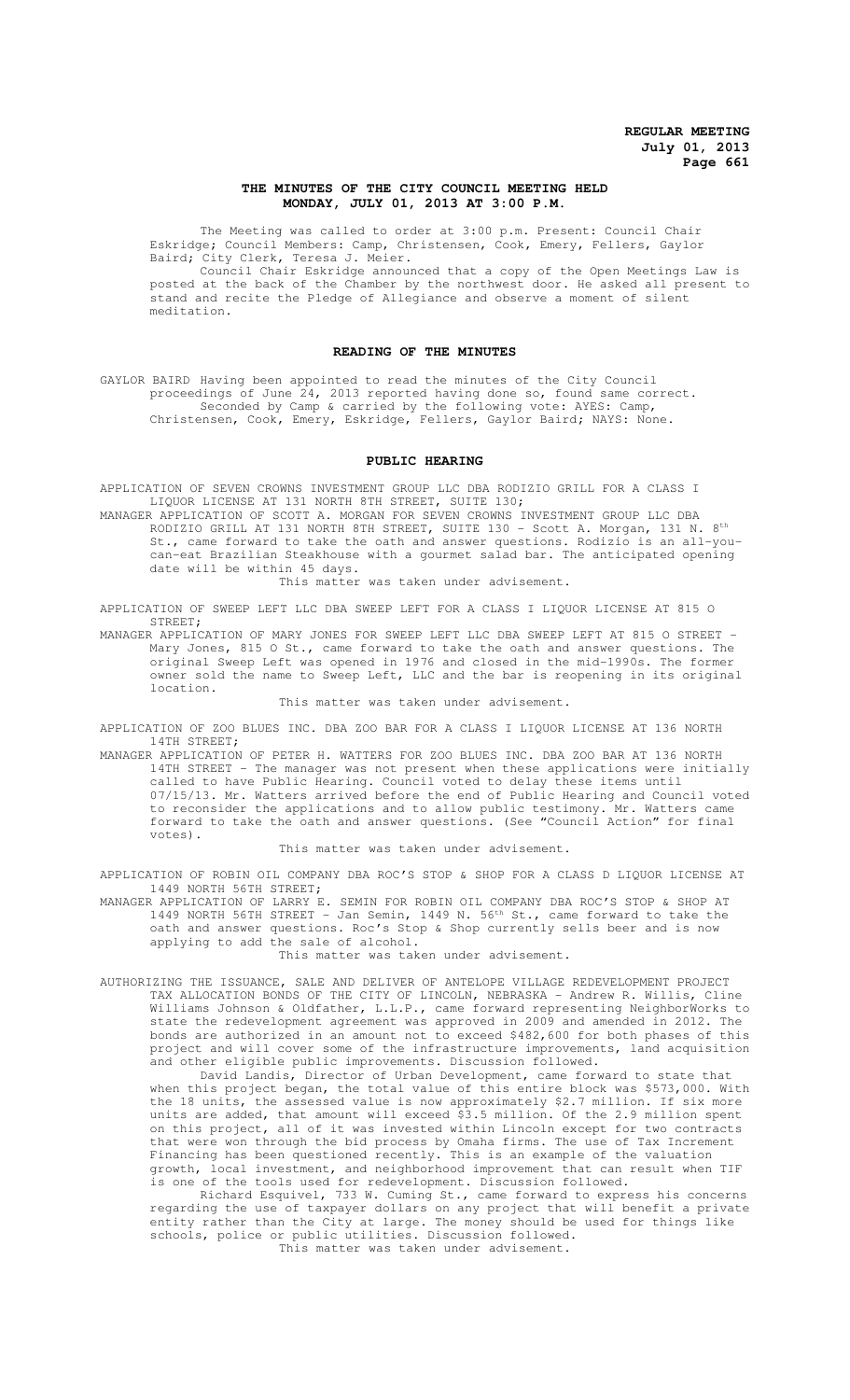- AMENDING SECTION 5.04.165 OF THE LINCOLN MUNICIPAL CODE RELATING TO OPEN ALCOHOLIC BEVERAGE CONTAINERS IN MOTOR VEHICLES BY ADDING A NEW SUBSECTION (C) TO CLASSIFY A VIOLATION OF THIS SECTION AS AN INFRACTION AND PRESCRIBING THE PENALTY FOR VIOLATION OF THAT SECTION CONSISTENT WITH STATE STATUTES - Rod Confer, City Attorney, came forward to state that this is a Code amendment to bring the Lincoln Municipal Code into compliance with State statutes. Discussion followed. This matter was taken under advisement.
- APPROVING AN AGREEMENT BETWEEN THE CITY OF LINCOLN AND 1320 P LLC FOR A WALL EASEMENT AT 1320 P STREET IN CONJUNCTION WITH DEVELOPMENT OF CIVIC PLAZA, GRANTING OF A BUILDING RESTRICTION EASEMENT ALONG THE EASTERN BOUNDARY OF THE CIVIC PLAZA, AND PROVIDING AN OPTION FOR THE DEVELOPMENT AND OPERATION OF A SIDEWALK CAFÉ IN THE SOUTHEASTERN AREA OF THE CIVIC PLAZA. (RELATED ITEMS: 13-75, 13R-139)
- AMENDING THE FIRST YEAR (2012-2013) OF THE SIX YEAR CIP TO ADD THE CIVIC PLAZA PROJECT GENERALLY LOCATED AT 13TH AND P STREETS TO THE PARKS AND RECREATION DEPARTMENT LIST OF CAPITAL IMPROVEMENT PROJECTS AND APPROVING THE APPROPRIATION OF \$400,925 IN TIF FUNDS AND \$100,001 IN KENO FUNDS FOR THE PROJECT. (RELATED ITEMS: 13-75, 13R-139) - Chris Connolly, Assistant City Attorney, came forward to state that the City would like control of the wall on the west side of property at 1320 P Street. That wall is a prominent part of the aesthetics of the Civic Plaza and is in need of repairs. The City will fund the majority of repairs, a sidewalk café cover will be paid for by the property owner, and the current lessee will purchase equipment and furnishings. All involved parties will receive some residual value. The agreement is only for five years, with option to renew at that time. There is the option by both parties to opt out.
	- Lynn Johnson, Director of Parks & Recreation, came forward to state that the concept of a Civic Plaza was identified as part of the 2005 Downtown Master Plan as a significant meeting and gathering place in the center of the P Street Corridor. The wall on the east side of the plaza is the backdrop of the Plaza concept as designed by Jun Kaneko. A portion of this wall has never been a finished masonry wall, so part of this project involves the clean-up and sealing of the north end. The south end will be opened up with windows, doors, and a store front system that opens onto the café space. The Downtown Lincoln Association is in support of this agreement. Discussion followed.
	- Derek Zimmerman, Baylor Evnen, LLP, 1248 O St., Ste. 600, was on hand to answer questions.
	- Richard Esquivel, 733 W. Cuming St., came forward to express his concerns regarding the use of City dollars on a project that will benefit a private entity rather than the City at large.
		- This matter was taken under advisement.
- AMENDING THE FUNDING SHOWN FOR PARKS AND RECREATION CIP PROJECT 660 STEVENS CREEK PARK SITE ACQUISITION BY CHANGING AND INCREASING THE APPROPRIATION FROM \$1,000,000 OF OTHER FINANCING TO \$1,157,400 OF ADVANCE ACQUISITION FUNDS AND AUTHORIZING THE FINANCE DIRECTOR TO INCREASE APPROPRIATIONS FOR AND APPROVE THE EXPENDITURE OF \$1,157,400 FROM WITHIN THE ADVANCE ACQUISITION FUND FOR THE PROJECT - Nicole Fleck-Tooze, Planning Department, came forward to state the City has a long-term strategy within the Comprehensive Plan to identify a regional park within the Stevens Creek Watershed, an area identified as a Tier 1 growth area. After reviewing proposals, a viable option has been negotiated with the landowner. This area is a 63 acre site on the southeast corner of 98<sup>th</sup> and Adams Streets and it abuts Burns Park. Together they will offer approximately 73 acres and in the long-term, will include plans for playfields and playgrounds, natural areas associated with the riparian corridor, some historical resources, and a future trail connection. In the short-term, the farmed area will be seeded with a native grassland mix and have a walking path and off-street parking. Areas of land located within the 21<sup>st</sup> and N Street Redevelopment Project are encumbered by Federal Funding and in order to meet Federal regulation, there is a formal process to identify replacement property which must be available at the time of sale. The purchase of the property at Stevens Creek would fulfill that requirement. A formal Public Notice period for this conversion process has been completed and there were no comments or objections. Once the  $21^{st}$  & N Street property is sold, the City will reimburse the Advance Land Acquisition Fund. The City has reached an agreement with the property owners in Stevens Creek and they would like to move forward soon. It is important to be to accommodate this because it is a key element in the development of the  $21^{st}$  and N Street site. The purchase price is \$1,155,000. Discussion followed. This matter was taken under advisement.
- APPROVING OVERLORD LLC DBA BUNNERS AS A KENO SATELLITE SITE AT 2785 SOUTH 17TH STREET Katrina Coffey, Vice President of Marketing for Big Red Keno, came forward to introduce the owners of Bunners and to answer questions. This matter was taken under advisement.
- APPROVING THE 2013 2017 STRATEGIC PLAN FOR COMMUNITY DEVELOPMENT STRATEGIES TO BE CARRIED OUT IN LINCOLN - David Landis, Director of Urban Development, came forward to state the Housing and Urban Development Department requires that the money they award the City as part of a Community Development Block Grant must be spent on projects that meet one of three different larger national objectives. The City is required to make a five-year plan documenting demographics, rental percentages and other similar information aimed at finding appropriate locations in which to spend the HUD money and to prove that necessary requirements are being met. Urban Development will spend \$2.9 million on related housing projects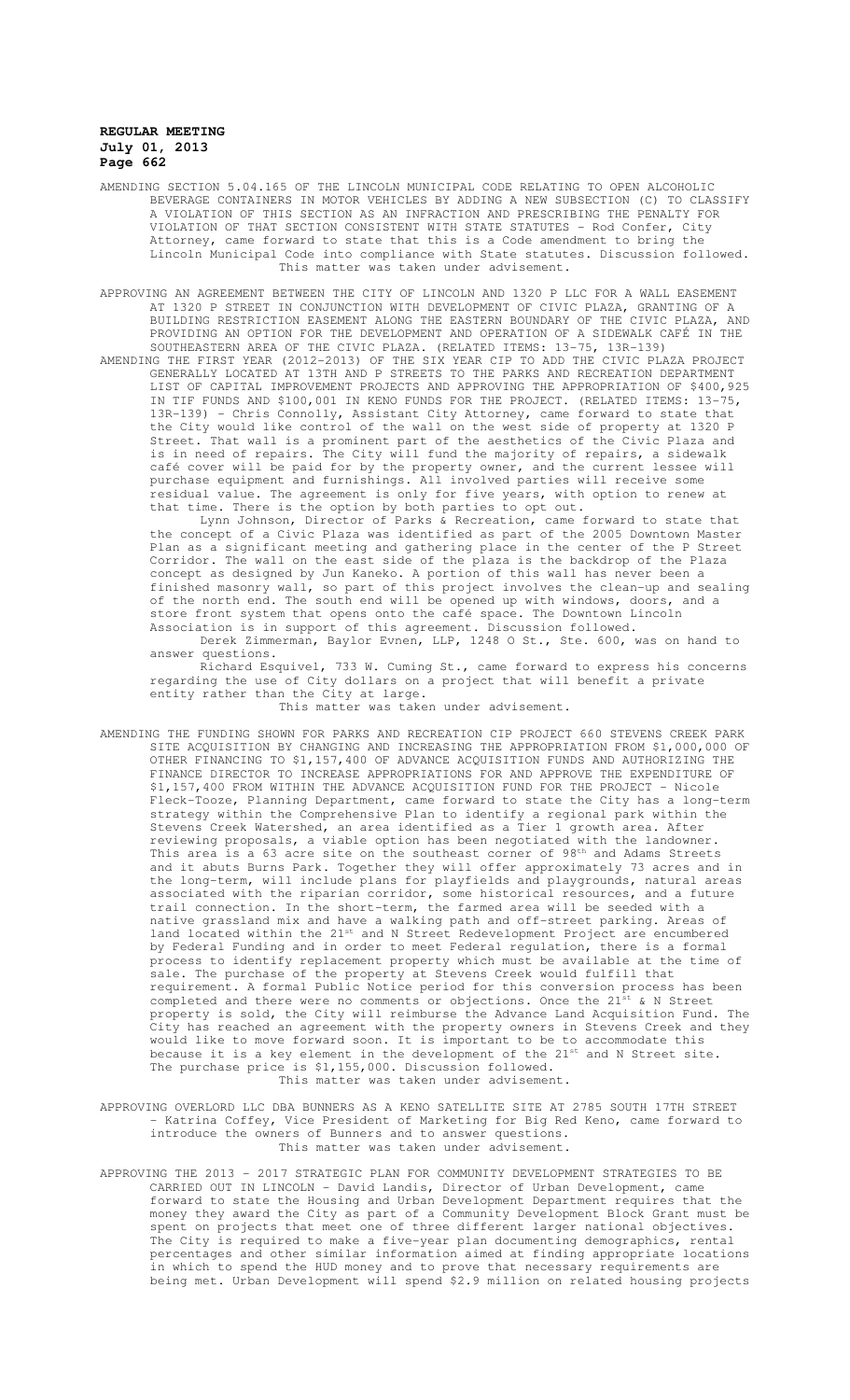even though only \$1.6 million in new money will be received from HUD. The discrepancy in this amount is offset by program income made from the repayment of loans previously issued by Urban Development for similar projects. Discussion followed.

This matter was taken under advisement.

- APPROVING THE FISCAL YEAR 2013 ACTION PLAN: ONE YEAR USE OF FUNDS FOR HUD ENTITLEMENT PROGRAMS - David Landis, Director of Urban Development, came forward to state that some of the projects outlined in the 2013 Action Plan include Community Crops, park improvements in lower income areas, rain gardens on public property, and most significantly this year, improvements on  $11^{\text{th}}$  Street. This matter was taken under advisement.
- AUTHORIZING THE MAYOR TO EXECUTE A MULTI-YEAR CONTRACT PER CITY ORDINANCE WHEN FUNDING APPROPRIATIONS COMES FROM MORE THAN ONE FISCAL YEAR CIP FOR THE PRESCOTT AVENUE FROM 47TH STREET TO 48TH STREET PAVING PROJECT, CITY PROJECT NO. 540616 - Thomas Shafer, Public Works & Utilities, came forward to state that whenever there is a contract at a construction site that stretches over two fiscal years, it is important to have the approval of Council to spend money out of the upcoming fiscal year to complete the project.

This matter was taken under advisement.

APPROVING A CONTRACT AGREEMENT BETWEEN THE CITY OF LINCOLN, LANCASTER COUNTY, THE LINCOLN LANCASTER COUNTY PUBLIC BUILDING COMMISSION AND GRAYBAR ELECTRIC COMPANY FOR THE ANNUAL REQUIREMENTS OF ELECTRICAL PRODUCTS, PURSUANT TO COUNTY OF LOS ANGELES, CALIFORNIA CONTRACT NO. MA-IS-1340234-1, FOR A THREE YEAR TERM - Sharon Mulder, Purchasing Department, came forward to state that this contract is an example of municipalities "piggybacking" off of other municipalities in order to leverage economies of scale to get better pricing.

This matter was taken under advisement.

# **COUNCIL ACTION**

#### **REPORTS OF CITY OFFICERS**

- REPORT OF SETTLEMENT AGREEMENT UNDER NEB. REV. STAT. §84-713 (NON-TORT CLAIMS) CLERK presented said report which was placed on file in the Office of the City Clerk.
- SETTING THE HEARING DATE OF MONDAY, JULY 29, 2013, AT 5:30 P.M. FOR BOARD OF EQUALIZATION MEETING SPECIAL ASSESSMENT GROUP I - Approved.
- RESOLUTION APPROVING THE DISTRIBUTION OF FUNDS REPRESENTING INTEREST EARNINGS ON SHORT-TERM INVESTMENTS OF IDLE FUNDS DURING THE MONTHS ENDED MARCH 31, APRIL 30, MAY 31, 2013 - CLERK read the following resolution, introduced by Leirion Gaylor Baird, who moved its adoption:<br>A-87397 BE IT RESOLVED by the Ci
- A-87397 BE IT RESOLVED by the City Council of the City of Lincoln, Nebraska: That during the months ended March 31, April 30, May 31, 2013 \$48,179.09 was earned from the investments if "IDLE FUNDS". The same is hereby distributed to the various funds on a pro-rata basis using the balance of each fund and allocating a portion of the interest on the ratio that such balance bears to the total of all fund balances.
	- Introduced by Leirion Gaylor Baird Seconded by Christensen and carried by the following vote: AYES: Camp, Christensen, Cook, Emery, Eskridge, Fellers, Gaylor Baird; NAYS: None.
- REPORT FROM THE CITY TREASURER OF CITY CASH ON HAND AT THE CLOSE OF BUSINESS MAY 31, 2013 - CLERK presented said report which was placed on file in the Office of the City Clerk. **(5-21)**
- CLERK'S LETTER AND MAYOR'S APPROVAL OF RESOLUTIONS AND ORDINANCES PASSED BY THE CITY COUNCIL ON JUNE 17, 2013 - CLERK presented said report which was placed on file in the Office of the City Clerk. **(27-1)**

#### **PETITIONS & COMMUNICATIONS**

SETTING THE HEARING DATE OF MONDAY, JULY 15, 2013 AT 3:00 P.M. FOR THE APPLICATION OF BIG RED HOTEL II, LLC DBA HILTON GARDEN INN HOTEL FOR A CLASS I LIQUOR LICENSE LOCATED AT 801 R STREET - CLERK read the following resolution, introduced by Leirion Gaylor Baird, who moved its adoption:

A-87398 BE IT RESOLVED by the City Council, of the City of Lincoln, that a hearing date is hereby set for Monday, July 15, 2013, at 3:00 p.m. or as soon thereafter as possible in the City Council Chambers, County-City Building, 555 S. 10th St., Lincoln, NE for the application of Big Red Hotel II, LLC dba Hilton Garden Inn Hotel for a Class I liquor license located at 801 R Street. If the Police Dept. is unable to complete the investigation by said time, a new hearing date will be set.

Introduced by Leirion Gaylor Baird Seconded by Christensen and carried by the following vote: AYES: Camp, Christensen, Cook, Emery, Eskridge, Fellers, Gaylor Baird; NAYS: None.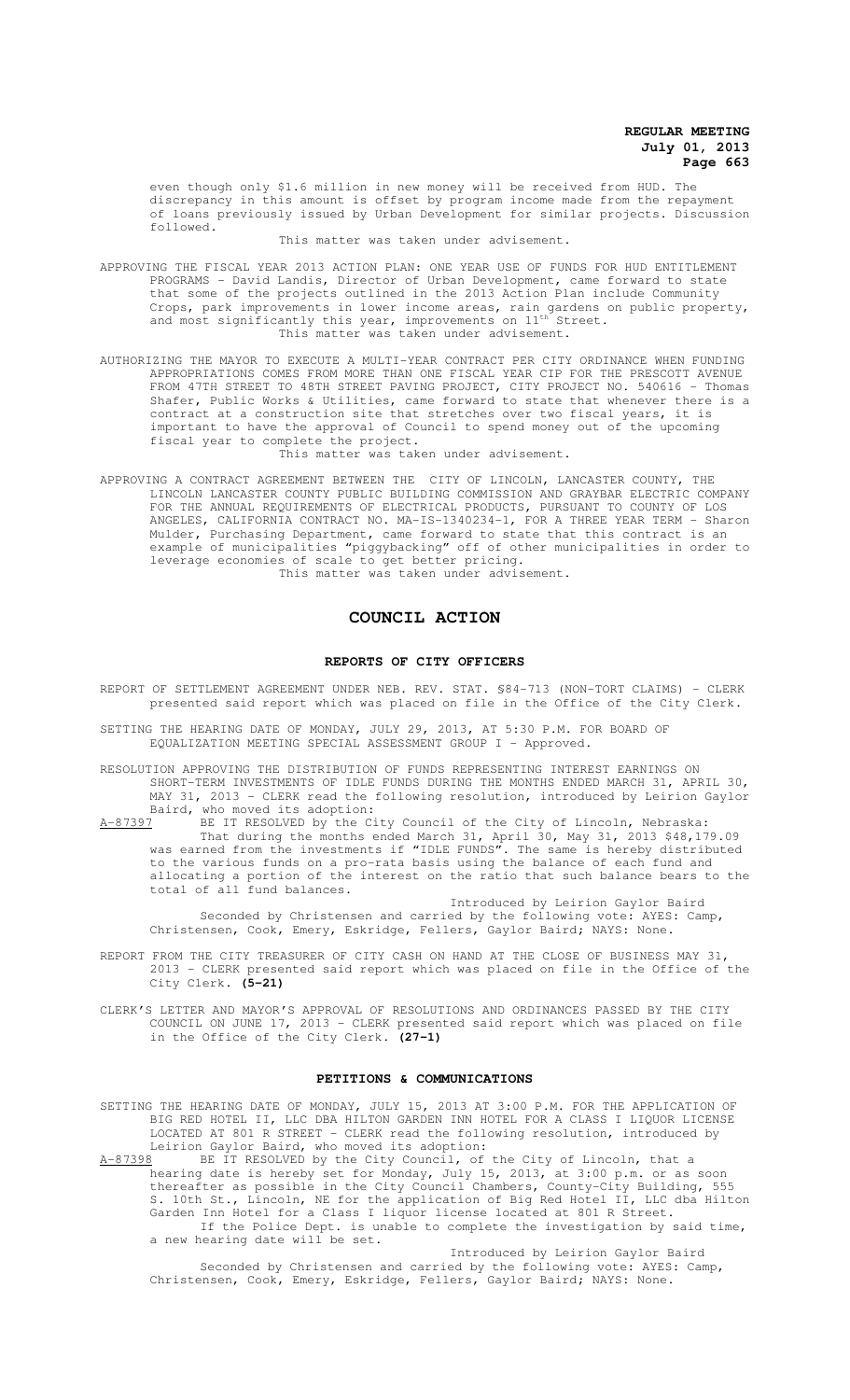SETTING THE HEARING DATE OF MONDAY, JULY 15TH, 2013 AT 3:00 P.M. FOR THE APPLICATION OF YIN FAMILY, LLC DBA HIRO 88 FOR A CLASS C LIQUOR LICENSE LOCATED AT 601 R STREET - CLERK read the following resolution, introduced by Leirion Gaylor Baird, who moved its adoption:

A-87399 BE IT RESOLVED by the City Council, of the City of Lincoln, that a hearing date is hereby set for Monday, July 15, 2013, at 3:00 p.m. or as soon thereafter as possible in the City Council Chambers, County-City Building, 555 S. 10th St., Lincoln, NE for the application of Yin Family, LLC dba Hiro88 for a Class C liquor license located at 601 R Street, Suite 100. If the Police Dept. is unable to complete the investigation by said time,

a new hearing date will be set. Introduced by Leirion Gaylor Baird

Seconded by Christensen and carried by the following vote: AYES: Camp, Christensen, Cook, Emery, Eskridge, Fellers, Gaylor Baird; NAYS: None.

SETTING THE HEARING DATE OF MONDAY, JULY 15TH, 2013 AT 3:00 P.M. FOR THE APPLICATION OF YIN FAMILY, LLC DBA HIRO 88 FOR AN ENTERTAINMENT DISTRICT LIQUOR LICENSE LOCATED AT 601 R STREET - CLERK read the following resolution, introduced by Leirion Gaylor Baird, who moved its adoption:

A-87400 BE IT RESOLVED by the City Council, of the City of Lincoln, that a hearing date is hereby set for Monday, July 15, 2013, at 3:00 p.m. or as soon thereafter as possible in the City Council Chambers, County-City Building, 555 S. 10th St., Lincoln, NE for the application of Yin Family, LLC dba Hiro 88 for a Entertainment District liquor license located at 601 R Street, Suite 100. If the Police Dept. is unable to complete the investigation by said time, a new hearing date will be set.

Introduced by Leirion Gaylor Baird Seconded by Christensen and carried by the following vote: AYES: Camp, Christensen, Cook, Emery, Eskridge, Fellers, Gaylor Baird; NAYS: None.

#### SETTING THE HEARING DATE OF MONDAY, JULY 22ND, 2013 AT 3:00 P.M. FOR THE APPLICATION OF YARD INVESTMENTS, LLC DBA THE GATES FOR A CLASS C LIQUOR LICENSE LOCATED AT 300 CANOPY STREET, SUITE 140 - CLERK read the following resolution, introduced by Leirion Gaylor Baird, who moved its adoption:

A-87401 BE IT RESOLVED by the City Council, of the City of Lincoln, that a hearing date is hereby set for Monday, July 22, 2013, at 3:00 p.m. or as soon thereafter as possible in the City Council Chambers, County-City Building, 555 S. 10th St., Lincoln, NE for the application of Yard Investments, LLC dba The Gates for a Class C liquor license located at 300 Canopy Street, Suite 140. If the Police Dept. is unable to complete the investigation by said time, a new hearing date will be set.

Introduced by Leirion Gaylor Baird Seconded by Christensen and carried by the following vote: AYES: Camp, Christensen, Cook, Emery, Eskridge, Fellers, Gaylor Baird; NAYS: None.

SETTING THE HEARING DATE OF MONDAY, JULY 22ND, 2013 AT 3:00 P.M. FOR THE APPLICATION OF YARD INVESTMENTS, LLC DBA THE GATES FOR AN ENTERTAINMENT DISTRICT LIQUOR LICENSE LOCATED AT 300 CANOPY STREET, SUITE 140 - CLERK read the following

resolution, introduced by Leirion Gaylor Baird, who moved its adoption: A-87402 BE IT RESOLVED by the City Council, of the City of Lincoln, that a hearing date is hereby set for Monday, July 22, 2013, at 3:00 p.m. or as soon thereafter as possible in the City Council Chambers, County-City Building, 555 S. 10th St., Lincoln, NE for the application of Yard Investments, LLC dba The Gates for an Entertainment District license located at 300 Canopy Street, Suite 140.

If the Police Dept. is unable to complete the investigation by said time, a new hearing date will be set.

Introduced by Leirion Gaylor Baird Seconded by Christensen and carried by the following vote: AYES: Camp, Christensen, Cook, Emery, Eskridge, Fellers, Gaylor Baird; NAYS: None.

PLACED ON FILE IN THE OFFICE OF THE CITY CLERK:

Administrative Amendment No. 13042 to Preliminary Plat No. 00014, North Creek Trade Center, approved by the Planning Director on June 18, 2013, requested by ESP, Inc., to reduce the 20 foot landscape easement to 10 feet adjacent to Interstate 80, and provide a landscape plan, for Lots 4 and 5, Block 2, on property generally located at N. 27<sup>th</sup> St. and Fletcher Ave.

## **MISCELLANEOUS REFERRALS - NONE**

#### **LIQUOR RESOLUTIONS**

APPLICATION OF SEVEN CROWNS INVESTMENT GROUP LLC DBA RODIZIO GRILL FOR A CLASS I LIQUOR LICENSE AT 131 NORTH 8TH STREET, SUITE 130 - CLERK read the following resolution, introduced by Jon Camp, who moved its adoption for approval:<br>A-87403 BE IT RESOLVED by the City Council of the City of Lincoln, Nebrask BE IT RESOLVED by the City Council of the City of Lincoln, Nebraska: That after hearing duly had as required by law, consideration of the facts of this application, the Nebraska Liquor Control Act, and the pertinent City ordinances, the City Council recommends that the application of Seven Crowns Investment Group, LLC dba Rodizio Grill for a Class "I" liquor license at 131 North 8th Street, Suite 130, Lincoln, Nebraska, for the license period ending April 30, 2014, be approved with the condition that: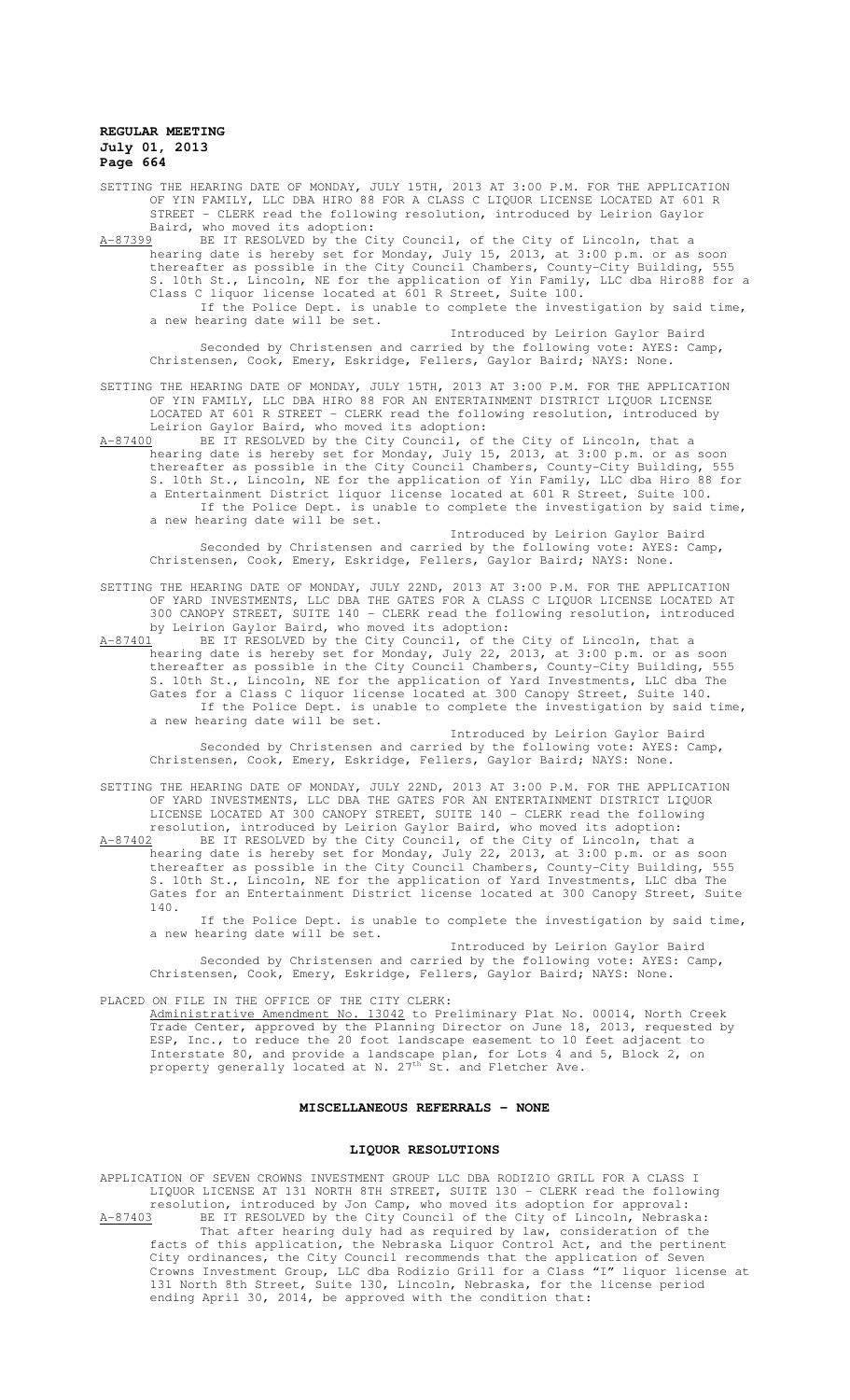1. Applicant must successfully complete the responsible beverage server training course required by Section 5.04.035 of the Lincoln Municipal Code within 30 days of approval of this resolution.

2. All employees must possess a valid Responsible Beverage Server/Seller Permit as required by Section 5.04.124 of the Lincoln Municipal Code.

3. The premises must comply in every respect with all city and state regulations.

The City Clerk is directed to transmit a copy of this resolution to the Nebraska Liquor Control Commission. Introduced by Jon Camp

Seconded by Fellers and carried by the following vote: AYES: Camp, Christensen, Cook, Emery, Eskridge, Fellers, Gaylor Baird; NAYS: None.

MANAGER APPLICATION OF SCOTT A. MORGAN FOR SEVEN CROWNS INVESTMENT GROUP LLC DBA RODIZIO GRILL AT 131 NORTH 8TH STREET, SUITE 130 - CLERK read the following

resolution, introduced by Jon Camp, who moved its adoption for approval:<br>A-87404 WHEREAS, Seven Crowns Investment Group, LLC dba Rodizio Grill loca WHEREAS, Seven Crowns Investment Group, LLC dba Rodizio Grill located at 131 North 8th Street, Suite 130, Lincoln, Nebraska has been approved for a Retail Class "I" liquor license, and now requests that Scott A. Morgan be named manager;

WHEREAS, Scott A. Morgan appears to be a fit and proper person to manage said business.

NOW, THEREFORE, BE IT RESOLVED by the City Council of the City of Lincoln, Nebraska:

That after hearing duly had as required by law, consideration of the facts of this application, the Nebraska Liquor Control Act, and the pertinent City ordinances, the City Council recommends that Scott A. Morgan be approved as manager of this business for said licensee. The City Clerk is directed to transmit a copy of this resolution to the Nebraska Liquor Control Commission. Introduced by Jon Camp

Seconded by Fellers and carried by the following vote: AYES: Camp, Christensen, Cook, Emery, Eskridge, Fellers, Gaylor Baird; NAYS: None.

APPLICATION OF SWEEP LEFT LLC DBA SWEEP LEFT FOR A CLASS I LIQUOR LICENSE AT 815 O STREET - CLERK read the following resolution, introduced by Jon Camp, who moved

its adoption for approval:<br>A-87405 BE IT RESOLVED by th BE IT RESOLVED by the City Council of the City of Lincoln, Nebraska: That after hearing duly had as required by law, consideration of the

facts of this application, the Nebraska Liquor Control Act, and the pertinent City ordinances, the City Council recommends that the application of Sweep Left LLC dba Sweep Left for a Class "I" liquor license at 815 O Street, Lincoln, Nebraska, for the license period ending April 30, 2014, be approved with the condition that:

1. All employees must possess a valid Responsible Beverage Server/Seller Permit as required by Section 5.04.124 of the Lincoln Municipal Code.

2. The premises must comply in every respect with all city and state regulations.

The City Clerk is directed to transmit a copy of this resolution to the Nebraska Liquor Control Commission.

Introduced by Jon Camp Seconded by Fellers and carried by the following vote: AYES: Camp, Christensen, Cook, Emery, Eskridge, Fellers, Gaylor Baird; NAYS: None.

MANAGER APPLICATION OF MARY JONES FOR SWEEP LEFT LLC DBA SWEEP LEFT AT 815 O STREET - CLERK read the following resolution, introduced by Jon Camp, who moved its adoption for approval:

A-87406 WHEREAS, Sweep Left LLC dba Sweep Left located at 815 O Street, Lincoln, Nebraska has been approved for a Retail Class "I" liquor license, and now requests that Mary Jones be named manager;

WHEREAS, Mary Jones appears to be a fit and proper person to manage said business.

NOW, THEREFORE, BE IT RESOLVED by the City Council of the City of Lincoln, Nebraska:

That after hearing duly had as required by law, consideration of the facts of this application, the Nebraska Liquor Control Act, and the pertinent City ordinances, the City Council recommends that Mary Jones be approved as manager of this business for said licensee. The City Clerk is directed to transmit a copy of this resolution to the Nebraska Liquor Control Commission. Introduced by Jon Camp

Seconded by Fellers and carried by the following vote: AYES: Camp, Christensen, Cook, Emery, Eskridge, Fellers, Gaylor Baird; NAYS: None.

APPLICATION OF ZOO BLUES INC. DBA ZOO BAR FOR A CLASS I LIQUOR LICENSE AT 136 NORTH 14TH STREET - PRIOR to reading:

CAMP Moved to delay Action on application of Zoo Bar until July 15, 2013 Seconded by Cook and carried by the following vote: AYES: Camp, Christensen, Cook, Emery, Eskridge, Fellers, Gaylor Baird; NAYS: None. EMERY Moved to reconsider application of Zoo Bar.

Seconded by Gaylor Baird and carried by the following vote: AYES: Camp, Christensen, Cook, Emery, Eskridge, Fellers, Gaylor Baird; NAYS: None.

CLERK Read the following resolution, introduced by Jon Camp, who moved its adoption for approval: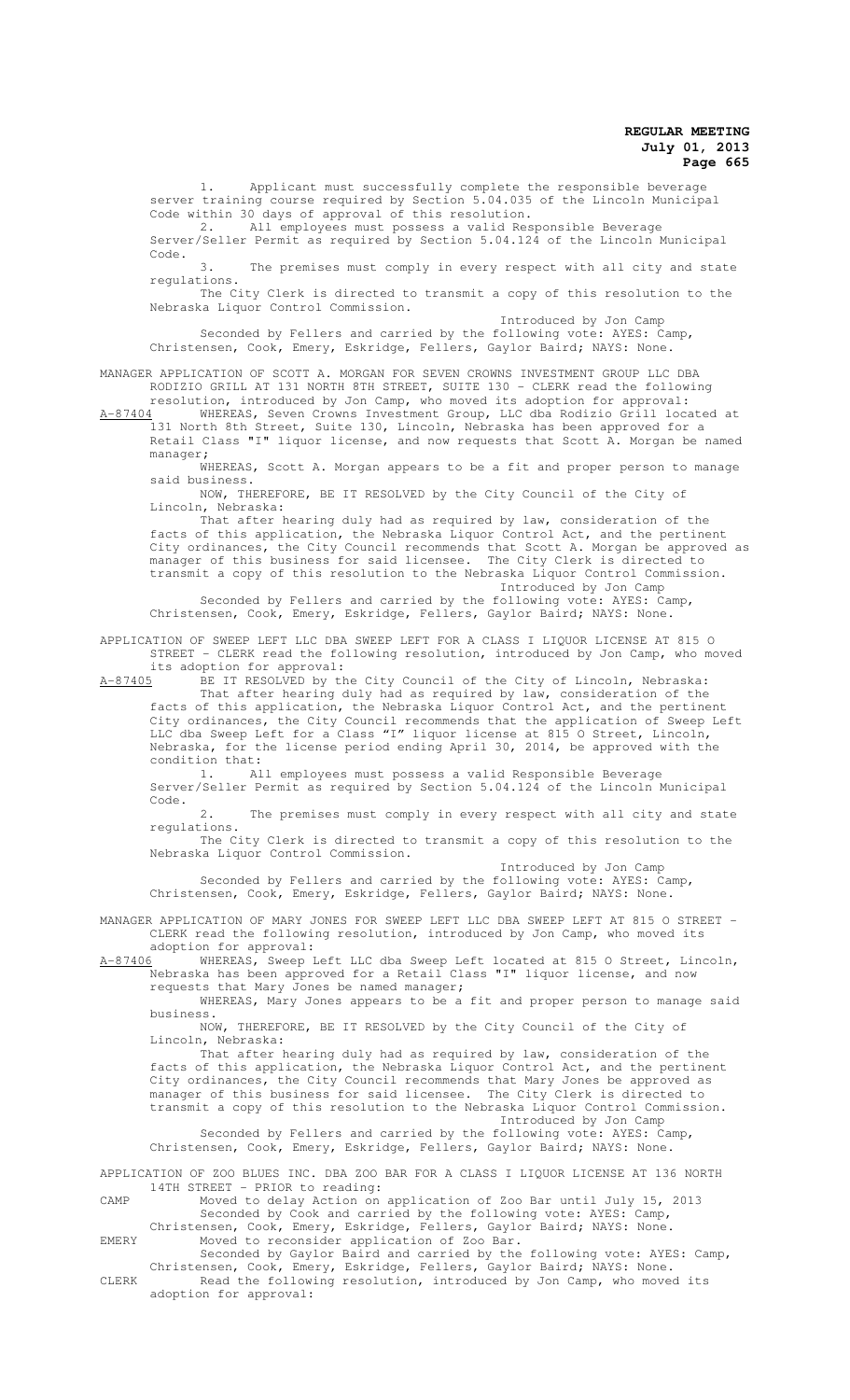A-87407 BE IT RESOLVED by the City Council of the City of Lincoln, Nebraska: That after hearing duly had as required by law, consideration of the facts of this application, the Nebraska Liquor Control Act, and the pertinent City ordinances, the City Council recommends that the application of Zoo Blues Inc. dba Zoo Bar for a Class "I" liquor license at 136 North 14th Street, Lincoln, Nebraska, for the license period ending April 30, 2014, be approved with the condition that:

1. All employees must possess a valid Responsible Beverage Server/Seller Permit as required by Section 5.04.124 of the Lincoln Municipal Code.

2. The premises must comply in every respect with all city and state regulations.

The City Clerk is directed to transmit a copy of this resolution to the Nebraska Liquor Control Commission.

Introduced by Jon Camp Seconded by Emery and carried by the following vote: AYES: Camp, Christensen, Cook, Emery, Eskridge, Fellers, Gaylor Baird; NAYS: None.

MANAGER APPLICATION OF PETER H. WATTERS FOR ZOO BLUES INC. DBA ZOO BAR AT 136 NORTH 14TH STREET - PRIOR to reading:

CAMP Moved to delay Action on manager application of Peter H. Watters until

July 15, 2013 Seconded by Cook and carried by the following vote: AYES: Camp,

Christensen, Cook, Emery, Eskridge, Fellers, Gaylor Baird; NAYS: None. EMERY Moved to reconsider manager application of Peter H. Waters.

Seconded by Gaylor Baird and carried by the following vote: AYES: Camp, Christensen, Cook, Emery, Eskridge, Fellers, Gaylor Baird; NAYS: None. CLERK Read the following resolution, introduced by Jon Camp, who moved its

adoption for approval:<br>A-87408 WHEREAS, Zoo Blu

WHEREAS, Zoo Blues Inc. dba Zoo Bar located at 136 North 14th Street, Lincoln, Nebraska has been approved for a Retail Class "I" liquor license, and now requests that Peter H. Watters be named manager;

WHEREAS, Peter H. Watters appears to be a fit and proper person to manage said business.

NOW, THEREFORE, BE IT RESOLVED by the City Council of the City of Lincoln, Nebraska:

That after hearing duly had as required by law, consideration of the facts of this application, the Nebraska Liquor Control Act, and the pertinent City ordinances, the City Council recommends that Peter H. Watters be approved as manager of this business for said licensee. The City Clerk is directed to transmit a copy of this resolution to the Nebraska Liquor Control Commission. Introduced by Jon Camp

Seconded by Emery and carried by the following vote: AYES: Camp, Christensen, Cook, Emery, Eskridge, Fellers, Gaylor Baird; NAYS: None

APPLICATION OF ROBIN OIL COMPANY DBA ROC'S STOP & SHOP FOR A CLASS D LIQUOR LICENSE AT 1449 NORTH 56TH STREET - CLERK read the following resolution, introduced by Jon Camp, who moved its adoption for approval:

A-87409 BE IT RESOLVED by the City Council of the City of Lincoln, Nebraska:

That after hearing duly had as required by law, consideration of the facts of this application, the Nebraska Liquor Control Act, and the pertinent City ordinances, the City Council recommends that the application of Robin Oil Company dba Roc's Stop & Shop for a Class "D" liquor license at 1449 North 56th Street, Lincoln, Nebraska, for the license period ending April 30, 2014, be approved with the condition that:

1. All employees must possess a valid Responsible Beverage Server/Seller Permit as required by Section 5.04.124 of the Lincoln Municipal Code.

2. The premises must comply in every respect with all city and state regulations.

The City Clerk is directed to transmit a copy of this resolution to the Nebraska Liquor Control Commission.

Introduced by Jon Camp

Seconded by Fellers and carried by the following vote: AYES: Camp, Christensen, Cook, Emery, Eskridge, Fellers, Gaylor Baird; NAYS: None.

MANAGER APPLICATION OF LARRY E. SEMIN FOR ROBIN OIL COMPANY DBA ROC'S STOP & SHOP AT 1449 NORTH 56TH STREET - CLERK read the following resolution, introduced by Jon Camp, who moved its adoption for approval:

A-87410 WHEREAS, Robin Oil Company dba Roc's Stop & Shop located at 1440 North 56th Street, Lincoln, Nebraska has been approved for a Retail Class "D" liquor license, and now requests that Larry E. Semin be named manager;

WHEREAS, Larry E. Semin appears to be a fit and proper person to manage said business.

NOW, THEREFORE, BE IT RESOLVED by the City Council of the City of Lincoln, Nebraska:

That after hearing duly had as required by law, consideration of the facts of this application, the Nebraska Liquor Control Act, and the pertinent City ordinances, the City Council recommends that Larry E. Semin be approved as manager of this business for said licensee. The City Clerk is directed to transmit a copy of this resolution to the Nebraska Liquor Control Commission. Introduced by Jon Camp

Seconded by Fellers and carried by the following vote: AYES: Camp, Christensen, Cook, Emery, Eskridge, Fellers, Gaylor Baird; NAYS: None.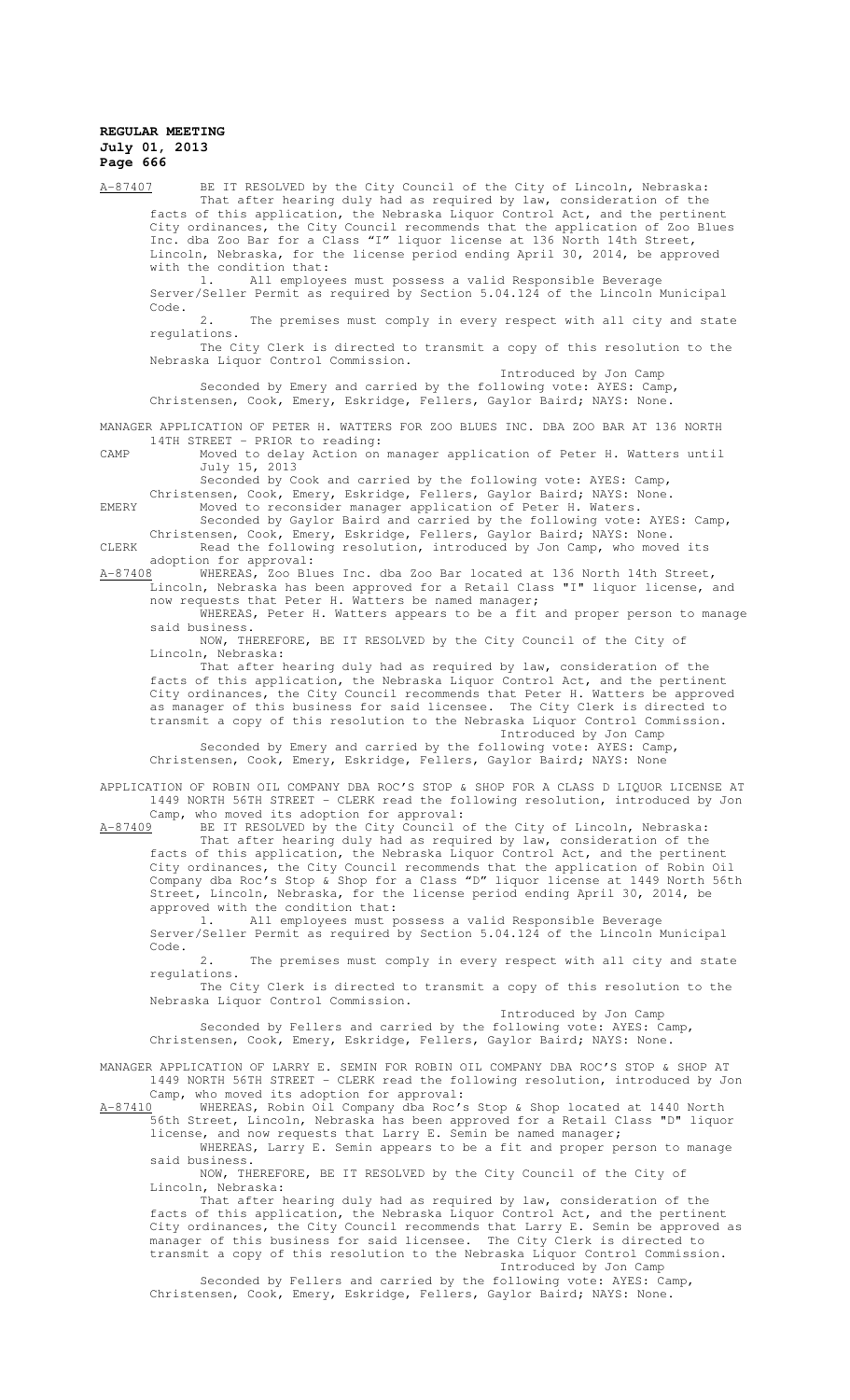## **ORDINANCES - 2ND READING & RELATED RESOLUTIONS (as required)**

- AUTHORIZING THE ISSUANCE, SALE AND DELIVERY OF ANTELOPE VILLAGE REDEVELOPMENT PROJECT TAX ALLOCATION BONDS OF THE CITY OF LINCOLN, NEBRASKA - CLERK read an ordinance, introduced by Fellers, authorizing and providing for the issuance of City of Lincoln, Nebraska tax allocation bonds, notes, or other obligations, in one or more taxable or tax-exempt series, in an aggregate principal amount not to exceed \$800,000 for the purpose of (1) paying the costs of acquiring, purchasing, constructing, reconstructing, improving, extending, rehabilitating, installing, equipping, furnishing and completing certain improvements within the City's Antelope Village Project Area, including acquiring any real estate and/or interests in real estate in connection therewith, and (2) paying the costs of issuance thereof; prescribing the form and certain details of the bonds, notes or other obligations; pledging certain tax revenue and other revenue to the payment of the principal of and interest on the bonds, notes or other obligations as the same become due; limiting payment of the bonds, notes or other obligations to such tax revenues; creating and establishing funds and accounts; delegating, authorizing and directing the finance director to exercise his independent discretion and judgment in determining and finalizing certain terms and provisions of the bonds, notes or other obligations not specified herein; taking other actions and making other covenants and agreements in connection with the foregoing; and related matters, the second time.
- AMENDING SECTION 5.04.165 OF THE LINCOLN MUNICIPAL CODE RELATING TO OPEN ALCOHOLIC BEVERAGE CONTAINERS IN MOTOR VEHICLES BY ADDING A NEW SUBSECTION (C) TO CLASSIFY A VIOLATION OF THIS SECTION AS AN INFRACTION AND PRESCRIBING THE PENALTY FOR VIOLATION OF THAT SECTION CONSISTENT WITH STATE STATUTES - CLERK read an ordinance, introduced by Fellers, amending Section 5.04.165 of the Lincoln Municipal Code relating to open alcoholic beverage containers in motor vehicles by adding a new subsection (c) to classify a violation of this section as an infraction and prescribing the penalty for violation of that section, consistent with state statutes; and repealing Section 5.04.165 of the Lincoln Municipal Code as hitherto existing, the second time.
- APPROVING AN AGREEMENT BETWEEN THE CITY OF LINCOLN AND 1320 P LLC FOR A WALL EASEMENT AT 1320 P STREET IN CONJUNCTION WITH DEVELOPMENT OF CIVIC PLAZA, GRANTING OF A BUILDING RESTRICTION EASEMENT ALONG THE EASTERN BOUNDARY OF THE CIVIC PLAZA, AND PROVIDING AN OPTION FOR THE DEVELOPMENT AND OPERATION OF A SIDEWALK CAFÉ IN THE SOUTHEASTERN AREA OF THE CIVIC PLAZA. (RELATED ITEMS: 13-75, 13R-139) - PRIOR to reading:
- COOK Moved to Delay Bill No. 13-75 to July 22, 2013 to have continued Public Hearing with 3<sup>rd</sup> Reading and Action on the same date.
	- Seconded by Camp and carried by the following vote: AYES: Camp, Christensen, Cook, Emery, Eskridge, Fellers, Gaylor Baird; NAYS: None.

CLERK Read an ordinance, introduced by Fellers, accepting and approving the Agreements between the City of Lincoln and 1320 P LLC for a wall easement at 1320 P Street in conjunction with development of Civic Plaza, granting of a building restriction easement along the eastern boundary of Civic Plaza, and providing an option for the development and operations of a sidewalk café in the southeastern area of Civic Plaza and authorizing the Mayor to sign such Agreement and related documents on behalf of the City, the second time.

- AMENDING THE FIRST YEAR (2012-2013) OF THE SIX YEAR CIP TO ADD THE CIVIC PLAZA PROJECT GENERALLY LOCATED AT 13TH AND P STREETS TO THE PARKS AND RECREATION DEPARTMENT LIST OF CAPITAL IMPROVEMENT PROJECTS AND APPROVING THE APPROPRIATION OF \$400,925 IN TIF FUNDS AND \$100,001 IN KENO FUNDS FOR THE PROJECT. (RELATED ITEMS: 13-75, 13R-139) - PRIOR to reading:
- COOK Moved to Withdraw Bill No.13R-139.

Seconded by Emery and carried by the following vote: AYES: Camp, Christensen, Cook, Emery, Eskridge, Fellers, Gaylor Baird; NAYS: None. The resolution, having been **WITHDRAWN**, was assigned File **#38-4636** and was placed on file in the Office of the City Clerk.

#### **PUBLIC HEARING - RESOLUTIONS**

AMENDING THE FUNDING SHOWN FOR PARKS AND RECREATION CIP PROJECT 660 STEVENS CREEK PARK SITE ACQUISITION BY CHANGING AND INCREASING THE APPROPRIATION FROM \$1,000,000 OF OTHER FINANCING TO \$1,157,400 OF ADVANCE ACQUISITION FUNDS AND AUTHORIZING THE FINANCE DIRECTOR TO INCREASE APPROPRIATIONS FOR AND APPROVE THE EXPENDITURE OF \$1,157,400 FROM WITHIN THE ADVANCE ACQUISITION FUND FOR THE PROJECT - CLERK read the following resolution, introduced by Trent Fellers, who moved its adoption: A-87411 WHEREAS, \$1,000,000 of Other Financing has been appropriated to fund the Parks and Recreation CIP Project 660 Stevens Creek Park site acquisition; and

WHEREAS, the Parks and Recreation Department would propose to change the funding for said Project by changing and increasing the appropriation from \$1,000,000 of Other Financing to \$1,157,400 of Advance Acquisition Funds; and

WHEREAS, Article IX-B, Section 12, of the Charter of the City of Lincoln provides that no purchase of real estate or other expenditures in connection therewith shall be made from the Advance Acquisition Fund unless given prior approval by resolution of the City Council.

NOW, THEREFORE, BE IT RESOLVED by the City Council of the City of Lincoln, Nebraska: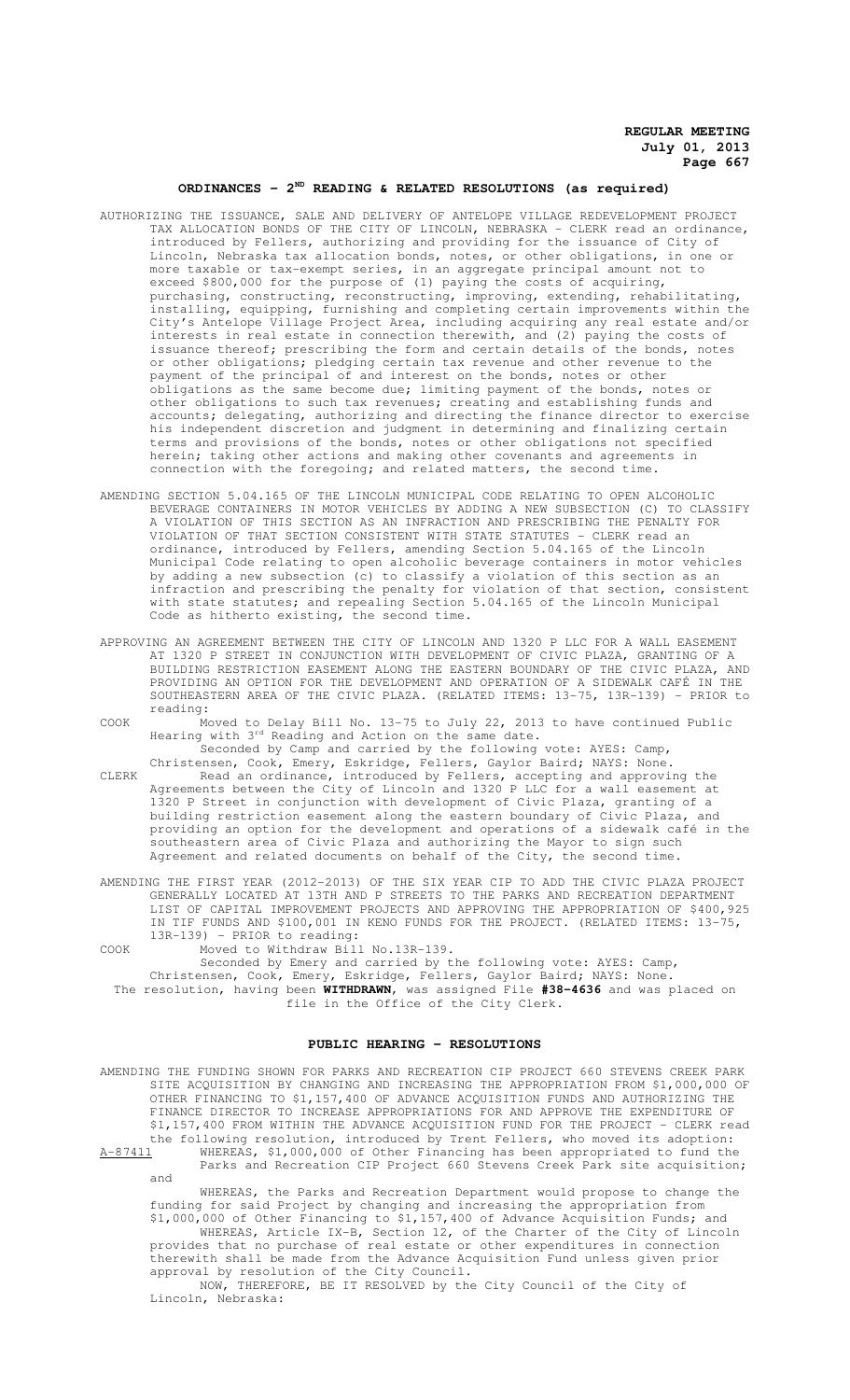That pursuant to Article IX-B, Section 12, of the Charter of the City of Lincoln, the funding shown on Parks and Recreation CIP Project 660 Stevens Creek Park site acquisition is amended by changing and increasing the appropriation from \$1,000,000 of Other Financing to \$1,157,400 of Advance Acquisition Funds. BE IT FURTHER RESOLVED that the Finance Director is hereby authorized to increase appropriations for and approve the expenditure of \$1,157,400 from

within the Advance Acquisition Fund for the aforementioned Project. Introduced by Trent Fellers Seconded by Emery and carried by the following vote: AYES: Camp, Christensen, Cook, Emery, Eskridge, Fellers, Gaylor Baird; NAYS: None.

APPROVING OVERLORD LLC DBA BUNNERS AS A KENO SATELLITE SITE AT 2785 SOUTH 17TH STREET - CLERK read the following resolution, introduced by Trent Fellers, who moved

its adoption:<br>A-87412 WHEREAS wHEREAS, the City of Lincoln and the County of Lancaster, Nebraska have entered into an Interlocal Agreement for the purpose of providing for a joint City-County keno lottery; and

WHEREAS, the City has entered into a contract for the operation of a keno type lottery with EHPV Lottery Services, LLC, a Nebraska limited liability company; and

WHEREAS, Section 5 of the Interlocal Agreement and Section 3(b) of the Keno Contract grant the City the authority to approve all satellite locations within the corporate limits of Lincoln; and

WHEREAS, all requirements under the Interlocal Agreement and the Keno Contract governing the establishment and location of keno satellite sites have been met.

NOW, THEREFORE, BE IT RESOLVED by the City Council of the City of Lincoln, Nebraska that a keno satellite site is hereby authorized at the location of Overlord LLC dba Bunners, 2785 Sourth 17th Street, Lincoln, NE 68502.

The City Clerk is directed to return an executed copy of this Resolution to Bunners.

Introduced by Trent Fellers Seconded by Christensen and carried by the following vote: AYES: Camp, Christensen, Cook, Emery, Eskridge, Fellers, Gaylor Baird; NAYS: None.

APPROVING THE 2013 - 2017 STRATEGIC PLAN FOR COMMUNITY DEVELOPMENT STRATEGIES TO BE CARRIED OUT IN LINCOLN - CLERK read the following resolution, introduced by Trent Fellers, who moved its adoption:

A-87413 WHEREAS, the City of Lincoln, Nebraska, acting by and through the Mayor as the Chief Executive Officer and the City Council as the Legislative body of this City, with full citizen participation with reference thereto and in full compliance with the U.S. Department of Housing and Urban Development requirements, has prepared the 2013 - 2017 Strategic Plan for HUD Entitlement Programs under the provisions of 24 C.F.R., Part 91, et al.; and

WHEREAS, such plan includes the proposed community development activities and community development objectives, all prepared in full compliance with the requirements, instructions, and recommendations contained in the Community Development Block Grant, the Home Investment Partnership Act, and the McKinney-Vento Homeless Assistance Act; and

WHEREAS, such plan and the items contained therein and each of them appear to be in the best interest of the City of Lincoln, Nebraska; and

WHEREAS, certain assurances must be incorporated into the City of Lincoln's 2013 - 2017 Strategic Plan, as prescribed in the Community Development Block Grant, the Home Investment Partnership Act including Title 24 C.F.R., Part 91, and the McKinney-Vento Homeless Assistance Act, including Title 24 C.F.R., Part 576.

NOW, THEREFORE, BE IT RESOLVED by the City Council of the City of Lincoln, Nebraska:

That the aforesaid Strategic Plan will be submitted to Housing and Urban Development in accordance with 24 C.F.R., Part 91 and in accordance with the instructions prescribed by HUD, and each and every item included therein is hereby approved. The Mayor and other City officials charged with responsibilities pertinent to the proposed certifications are hereby authorized to execute said certifications for and on behalf of the City of Lincoln, Nebraska, and the Mayor is hereby authorized and directed to execute said statement for and on behalf of the City of Lincoln, Nebraska, to submit same to the Secretary of Housing and Urban Development, or his designate, in the form and substance as required by the Community Development Block Grant and Home Investment Partnership Act, and to supplement such Strategic Plan in any way reasonably required by the Department of Housing and Urban Development to expedite approval of the same.

BE IT FURTHER RESOLVED that the City of Lincoln, Nebraska, hereby assures and certifies that it will comply with the regulations, policies, guidelines, and requirements of Federal Management Circulars 74-4 and 74-7 and OMB Circular A-87 and 24 Code of Federal Regulations, Part 85, as they relate to the Strategic Plan, acceptance and use of federal funds for these federally-assisted programs.

BE IT FURTHER RESOLVED that the City of Lincoln, Nebraska, hereby assures and certifies with respect to the Strategic Plan that:

1. It possesses legal authority to make a grant submission and to execute the proposed community development and housing program.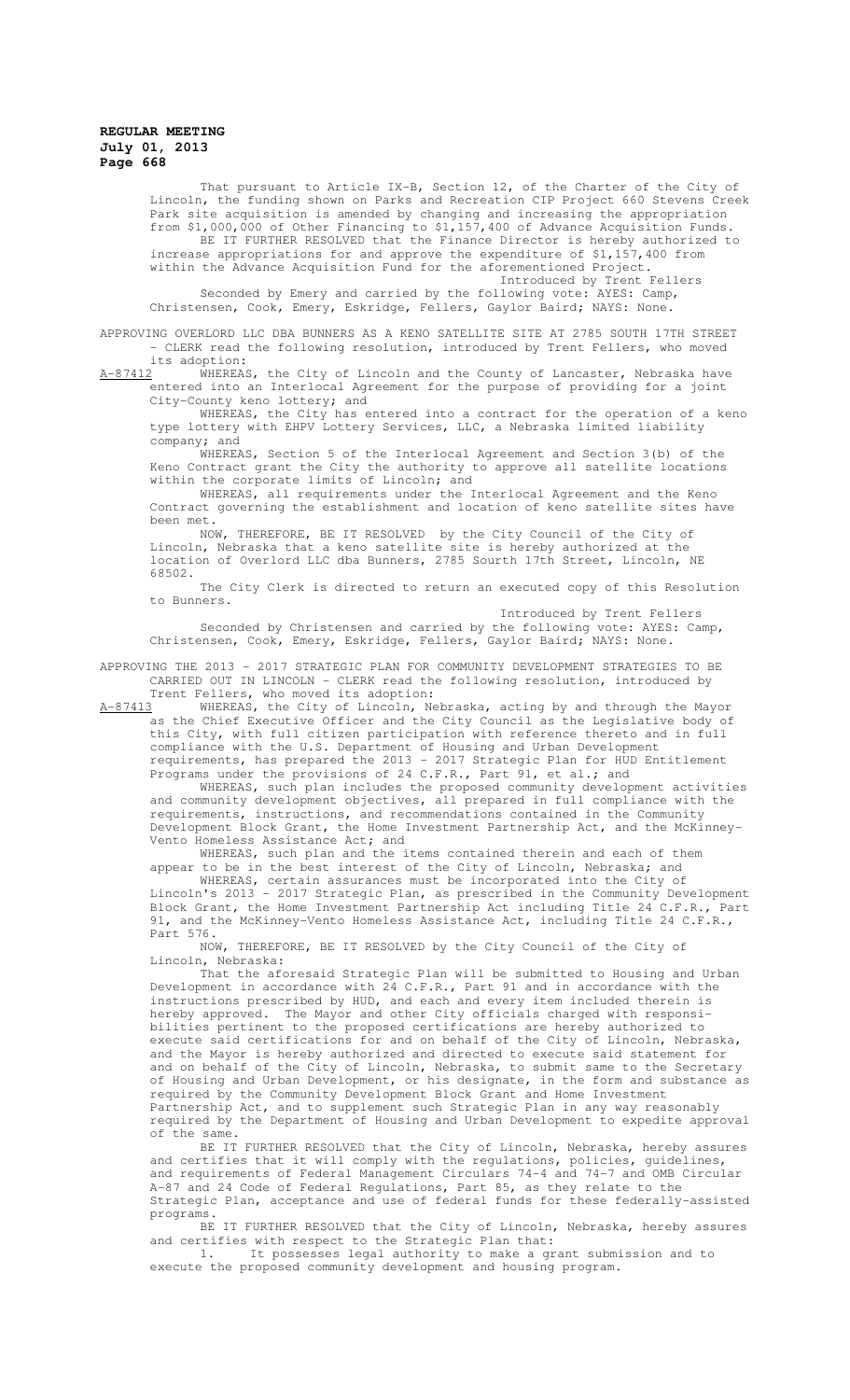2. The City will affirmatively further fair housing.

3. The City has in effect and is following a residential antidisplacement and relocation assistance plan.<br>4. The City will continue to provi

The City will continue to provide a drug-free workplace required by 24 CFR Part 21, Subpart B by:

a. Publishing a statement notifying employees that the unlawful manufacture, distribution, dispensing, possession, or use of a controlled substance is prohibited in the grantee's workplace and specifying the actions that will be taken against employees for violation of such prohibition;<br>b.

Establishing an ongoing drug-free awareness program to inform employees about -

- i. The dangers of drug abuse in the workplace;
- ii. The grantee's policy of maintaining a drug-free workplace;
- iii. Any available drug counseling, rehabilitation, and employee assistance programs; and
- iv. The penalties that may be imposed upon employees for drug abuse violations occurring in the workplace;

c. Making it a requirement that each employee to be engaged in the performance of the grant be given a copy of the statement required by subparagraph (1);<br>d. Noti

d. Notifying the employee in the statement required by subparagraph (a) that, as a condition of employment under the grant, the employee will:<br>i.

- i. Abide by the terms of the statement; and<br>ii. Notify the emplover in writing of his or
	- ii. Notify the employer in writing of his or her conviction for a violation of a criminal drug statute occurring in the workplace no later than five calendar days after such conviction;

Notifying the agency in writing, within ten calendar days after receiving notice under subparagraph d.ii. from an employee or otherwise receiving actual notice of such conviction. Employers of convicted employees must provide notice, including position title, to every grant officer or other designee on whose grant activity the convicted employee was working, unless the Federal agency has designated a central point for the receipt of such notices. Notice shall include the identification number(s) of each affected grant;

f. Taking one of the following actions, within 30 calendar days of receiving notice under subparagraph d.ii., with respect to any employee who is so convicted

- Taking appropriate personnel action against such an employee, up to and including termination, consistent with the requirements of the Rehabilitation Act of 1973, as amended; or
- ii. Requiring such employee to participate satisfactorily in a drug abuse assistance or rehabilitation program approved for such purposes by a federal, state, or local health, law enforcement, or other appropriate agency;

g. Making a good faith effort to continue to maintain a drugfree workplace through implementation of subparagraphs a, b, c, d, e, and  $f.$ <br>5.

The City will comply with restrictions on lobbying required by 24 CFR part 87, together with disclosure forms if required by that part. The City further certifies that to the best of the City's knowledge and belief:

a. No federal appropriated funds have been paid or will be paid, by or on behalf of the City, to any person for influencing or attempting to influence any officer or employee of an agency, a member of Congress, an officer or employee of Congress, or an employee of a member of Congress in connection with the awarding of any federal contract, the making of any federal grant, the making of any federal loan, the entering into of any cooperative agreement, and the extension, continuation, renewal, amendment, or modification of any federal contract, grant, loan, or cooperative agreement;

b. If any funds other than federal appropriated funds have been paid or will be paid to any person for influencing or attempting to influence an officer or employee of any agency, a member of congress, an officer or employee of Congress, or an employee of a member of Congress in connection with this federal contract, grant, loan, or cooperative agreement, it will complete and submit Standard Form-LLL, "Disclosure Form to Report Lobbying," in accordance with its instructions; and

c. The City will require that the language of paragraph 4 of this certification be included in the award documents for all subawards at all tiers (including subcontracts, subgrants, and contracts under grants, loans, and cooperative agreements) and that all subrecipients shall certify and disclose accordingly.

6. The City possesses legal authority under state and local law to make a grant submission and to carry out the proposed community development and housing program for which it is seeking funding in accordance with applicable HUD regulations. By passage of this resolution, the Mayor, as the official representative of the City of Lincoln is hereby authorized to submit the Strategic Plan, including all the understandings and assurances contained therein. Further the Mayor is hereby directed and authorized to act in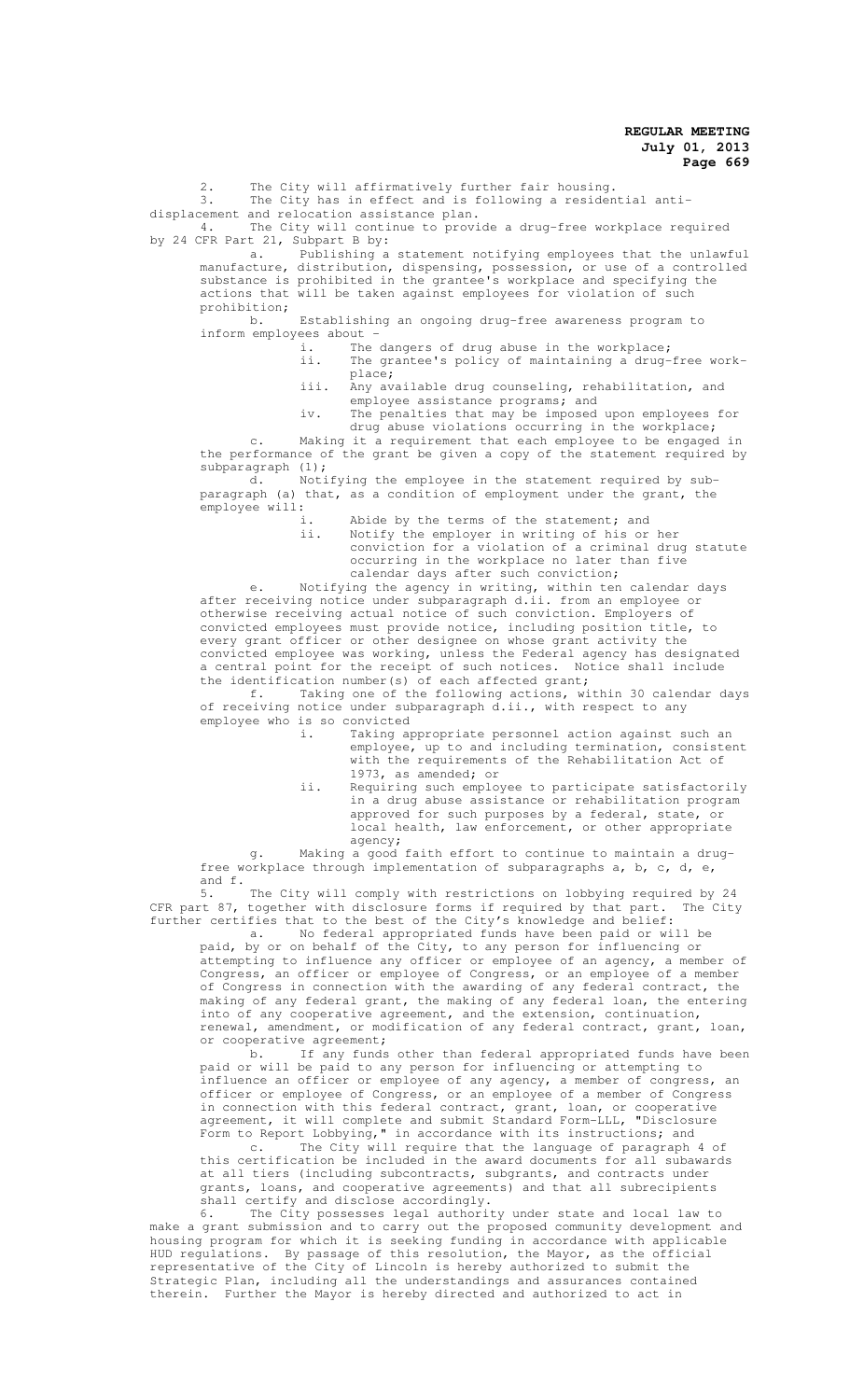connection with the submission of the Strategic Plan and to provide such additional information as may be required.

The housing activities to be undertaken with CDBG and HOME are consistent with the City's strategic plan.

8. The City will comply with the acquisition and relocation requirements of the Uniform Relocation Assistance and Real Property Acquisition Policies Act of 1970, as amended, as required under 24 C.F.R. § 570.606(b) and Federal implementing regulations; and the requirements in 24 C.F.R. § 570.606(c) governing the residential antidisplacement and relocation assistance plan under Section 104(d) of the Act (including a certification that the grantee is following such a plan); and the relocation requirements of 24 C.F.R. § 570.606(d) governing optional relocation assistance under Section 105(a)(11) of the Act.

9. The City will comply with Section 3 of the Housing and Urban Development Act of 1968 (12 U.S.C. 1701u) and implementing regulations at 24 CFR Part 135.

BE IT FURTHER RESOLVED that the City of Lincoln hereby assures and certifies with respect to the Community Development Block Grant program portion of the Strategic Plan:

1. The City is in full compliance and following a detailed citizen participation plan that satisfies the requirement of 24 CFR § 91.105 and which: a. Provides for and encourages citizen participation, with

particular emphasis on participation by persons of low and moderate income who are residents of slum and blighted areas and of areas in which funds are proposed to be used, and provides for participation of residents in low and moderate income neighborhoods as defined by the City;

b. Provides citizens with reasonable and timely access to local meetings, information, and records relating to the City's proposed use of funds, as required by the regulations of the Secretary, and relating to the actual use of funds under the Act;

c. Provides for technical assistance to groups representative of persons of low and moderate income that request such assistance in developing proposals with the level and type of assistance to be determined by the grantee;

d. Provides for public hearings to obtain citizen views and to respond to proposals and questions at all stages of the community development program, including at least the development of needs, the review of proposed activities, and review of program performance, which hearings shall be held after adequate notice, at times and locations convenient to potential or actual beneficiaries, and with accommodation

for the handicapped;<br>e. Provide Provides for a timely written answer to written complaints and grievances, within 15 working days where practicable; and

f. Identifies how the needs of non-English speaking residents will be met in the case of public hearings where a significant number of non-English speaking residents can be reasonably expected to participate;

2. The City's strategic housing and community development plan identifies community development and housing needs and specifies both short-term and long-term community development objectives that have been in accordance with the primary objective of the statute authorizing the CDBG Program, as described in 24 CFR 570.2 and the requirements of 24 CFR Part 91 Subpart C and 24 CFR Part 570.

3. The City is following a current HUD approved consolidated plan. 4. The City has developed its final statement of projected use of funds so as to give maximum feasible priority to activities which benefit low and moderate income families or aid in the prevention or elimination of slums or blight; (the final statement of projected use of funds may also include activities which the grantee certifies are designed to meet other community development needs having a particular urgency because existing conditions pose a serious and immediate threat to the health or welfare of the community, and other financial resources are not available); except that the aggregate use of CDBG funds received under Section 106 of the Act and, if applicable, under Section 108 of the Act, during program years 2013, 2014, 2015, 2016, and 2017 shall principally benefit persons of low and moderate income in a manner that ensures that not less than 70 percent of such funds are used for activities that benefit such persons during such period.

The City will not attempt to recover any capital costs of public improvements assisted in whole or in part with funds provided under Section 106 of the Act or with amounts resulting from a guarantee under Section 108 of the Act by assessing any amount against properties owned and occupied by persons of low and moderate income, including any fee charged or assessment made as a condition of obtaining access to such public improvements, unless:

a. Funds received under Section 106 of the Act are used to pay the proportion of such fee or assessment that relates to the capital costs of such public improvements that are financed from revenue sources other than under Title I of the Act; or

b. For purposes of assessing any amount against properties owned and occupied by persons of moderate income, the City certifies to the Secretary that it lacks sufficient funds received under Section 106 of the Act to comply with the requirements of subparagraph (1) above. 5. The City has adopted and is enforcing: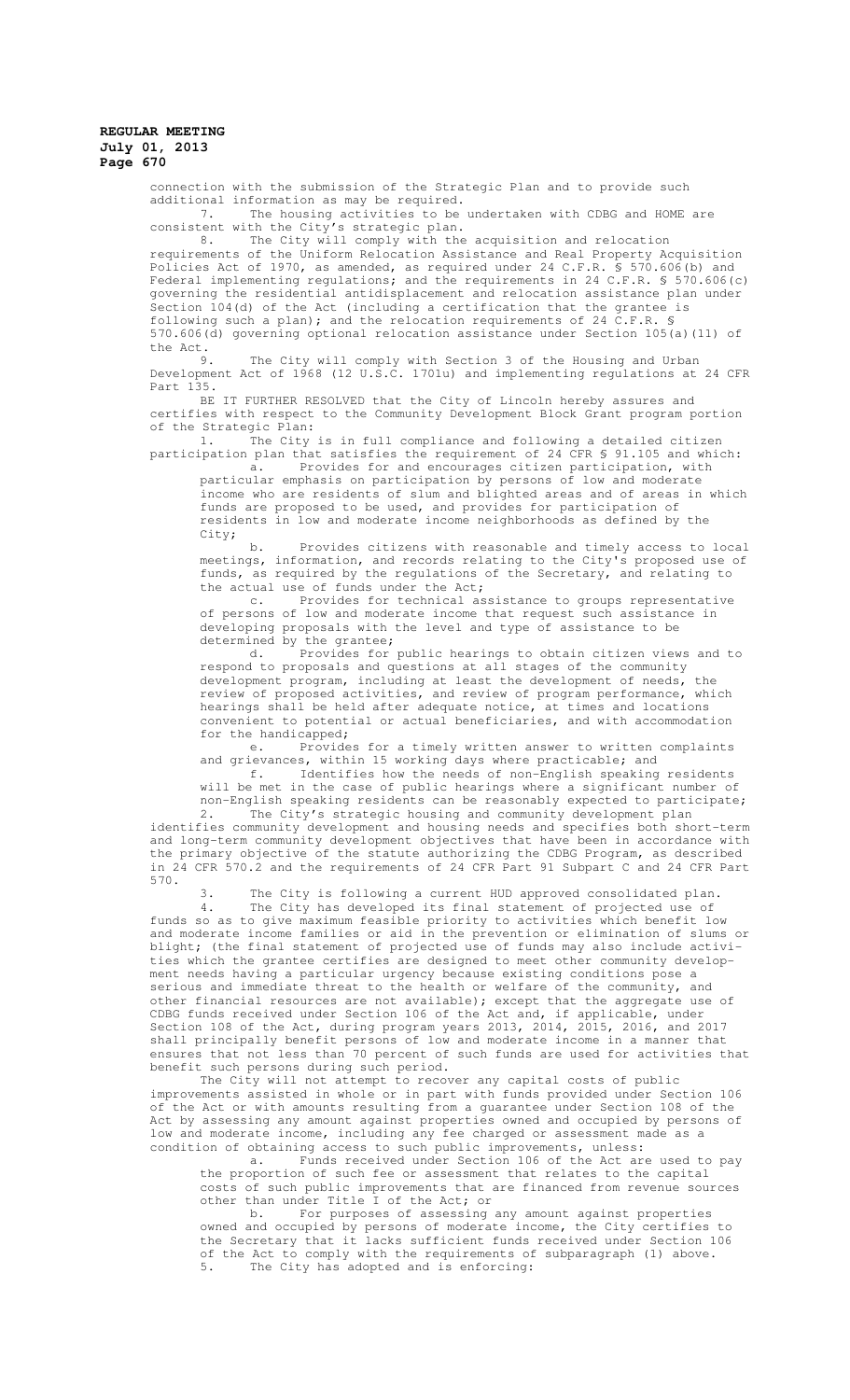a. A policy prohibiting the use of excessive force by law enforcement agencies within its jurisdiction against any individuals engaged in non-violent civil rights demonstrations; and

b. A policy of enforcing applicable state and local laws against physically barring entrance to or exit from a facility or location which is the subject of such non-violent civil rights demonstrations within its jurisdiction.

6. The City will conduct and administer the grant in compliance with Title VI of the Civil Rights Act of 1964 (Public Law  $88-352$ , 42 U.S.C. 2000d et seq.), the Fair Housing Act (42 U.S.C. 3601-19), and implementing regulations. 7. The City's notification, inspection, testing and abatement

procedures concerning lead-based paint will comply with 24 C.F.R. § 570.608. 8. The City will comply with all applicable law.

BE IT FURTHER RESOLVED that the City of Lincoln hereby assumes and certifies with respect to the HOME program portion of the Strategic Plan that: 1. The tenant-based assistance is an essential element of its strategic plan;

2. The City is using and will use HOME funds for eligible activities and costs, as described in §§ 92.205 through 92.209 of 24 C.F.R., Subtitle A, and that it is not using and will not use HOME funds for prohibited activities, as described in § 92.214 of 24 C.F.R. Subtitle A;

3. Before committing funds to a project, the City will evaluate the project in accordance with guidelines that it adopts for this purpose and will not invest any more HOME funds in combination with other federal assistance than is necessary to provide affordable housing.

BE IT FURTHER RESOLVED that the City of Lincoln hereby assumes and certifies with respect to the Emergency Solutions Grant (ESG) program portion of the Strategic Plan that:

1. If either the cost of an emergency shelter's rehabilitation or the cost to convert a building into an emergency shelter exceeds 75 percent of the value of the building before rehabilitation, the City will maintain the building as a shelter for homeless individuals and families for a minimum of ten (10) years after the date the building is first occupied by a homeless individual or family after the completed rehabilitation or conversion;

2. In all other cases where ESG funds are used for renovation, the City will maintain the building as a shelter for homeless individuals and families for a minimum of three (3) years after the date the building is first occupied by a homeless individual or family after the completed renovation;<br>3. In the case of assistance involving shelter operations or

In the case of assistance involving shelter operations or essential services related to street outreach or emergency shelter, the City will provide services or shelter to homeless individuals and families for the period during which the ESG assistance is provided, without regard to a particular site or structure, so long as the City serves the same type of persons or persons in the game geographic area;

4. Any renovation carried out with ESG assistance shall be sufficient to ensure that the building involved is safe and sanitary;<br>5. The City will assist homeless invidividuals i

The City will assist homeless invidividuals in obtaining permanent housing, appropriate supportive services, and other Federal, State, local, and private assistance available for these individuals;

6. The City will obtain matching amounts required under 24 CFR  $576.201;$ 

The City has established and is implementing procedures to ensure the confidentiality of records pertaining to any individual provided family violence prevention or treatment services under any project assisted under the ESG program, including protection against the release of the address or location of any family violence shelter project, except with the written authorization of the person responsible for the operation of that shelter;<br>8. To the maximum extent practicable, the City

To the maximum extent practicable, the City will involve, through employment, volunteer services, or otherwise, homeless individuals and families in constructing, renovating, maintaining, and operating facilities assisted under the ESG program, in providing services under the program, and in providing services for occupants of facilities assisted under the program;

9. All activities the City undertakes with assistance under the ESG are consistent with the City's consolidated plan; and

10. The City will establish and implement, to the maximum extent practicable and where appropriate, policies and protocols for the discharge of persons from publicly funded institutions of care in order to prevent this discharge from immediately resulting in homelessness for these persons. Introduced by Trent Fellers

Seconded by Emery and carried by the following vote: AYES: Camp, Christensen, Cook, Emery, Eskridge, Fellers, Gaylor Baird; NAYS: None.

APPROVING THE FISCAL YEAR 2013 ACTION PLAN: ONE YEAR USE OF FUNDS FOR HUD ENTITLEMENT PROGRAMS - CLERK read the following resolution, introduced by Trent Fellers, who moved its adoption:

A-87414 WHEREAS, the City of Lincoln, Nebraska, acting by and through the Mayor as the Chief Executive Officer and the City Council as the Legislative body of this City, with full citizen participation with reference thereto and in full compliance with the U.S. Department of Housing and Urban Development requirements, has prepared the City of Lincoln FY 2013 Annual Action Plan: One Year Use of Funds outlining the activities and initiatives of Urban Development for Community Development Block Grant (CDBG), HOME and Emergency Solutions Grant (ESG) entitlement funds from HUD Entitlement Programs under the provisions of 24 C.F.R., Part 91, et al.; and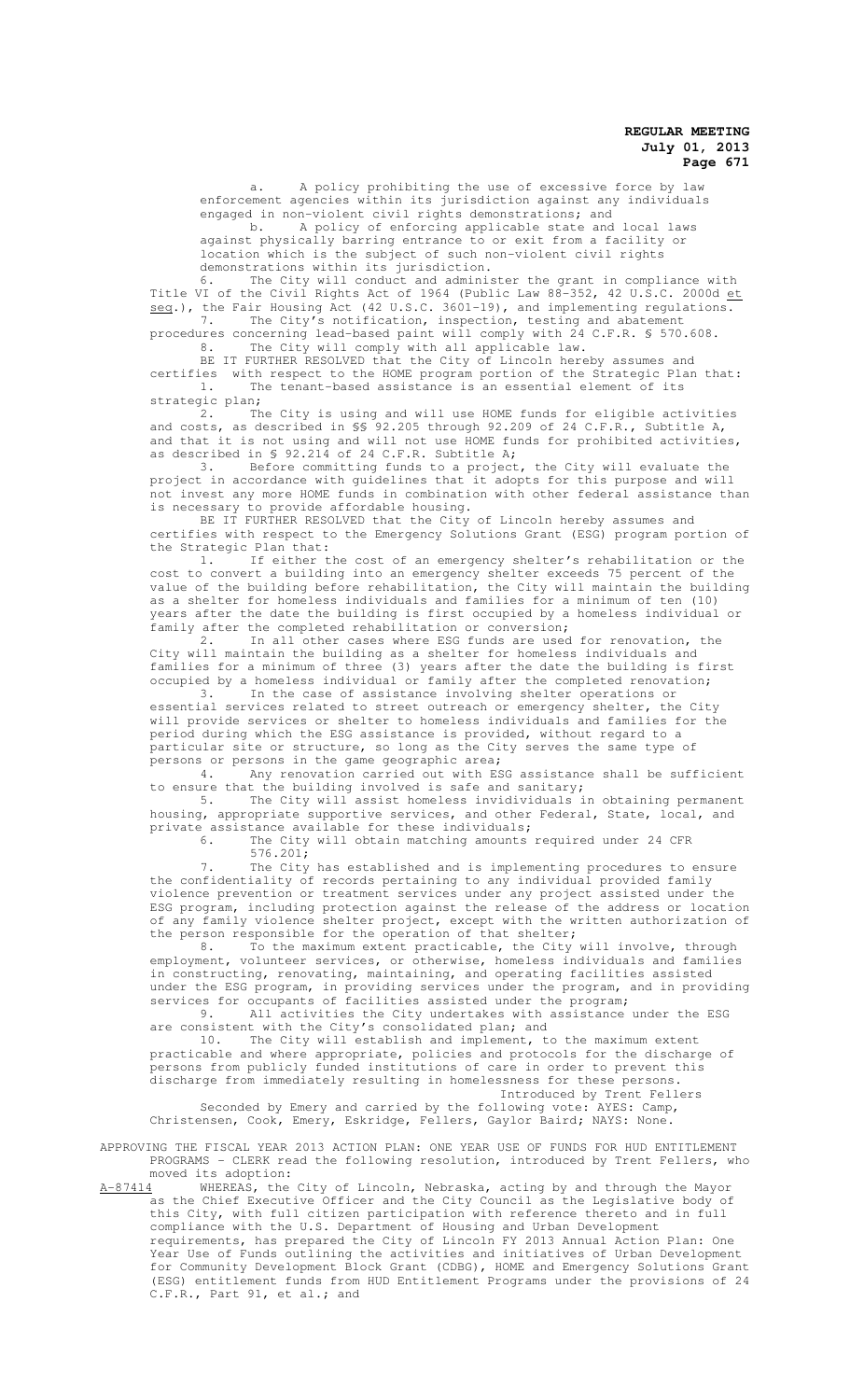WHEREAS, such plan includes the proposed community development activities and community development objectives, all prepared in full compliance with the requirements, instructions, and recommendations contained in the Community Development Block Grant Regulations, HOME Investment Partnerships Act Regulations, and the McKinney-Vento Homeless Assistance Act of 1987; and

WHEREAS, such plan and the items contained therein and each of them appear to be in the best interest of the City of Lincoln, Nebraska; and

WHEREAS, certain assurances must be incorporated into the City of Lincoln's FY 2013 Action Plan, as prescribed in the Community Development Block Grant Regulations, the HOME Investment Partnerships Act Regulations and 24 C.F.R., Part 91, and the McKinney-Vento Homeless Assistance Act, including Title 24 C.F.R., Part 576.

NOW, THEREFORE, BE IT RESOLVED by the City Council of the City of Lincoln, Nebraska:

That the FY 2013 Action Plan, a copy of which is attached hereto, is hereby approved and the Mayor is authorized to submit the FY 2013 Action Plan to the Department of Housing and Urban Development for total grants for Fiscal Year 2013 in the amount of \$2,578,244 (\$1,693,897 CDBG; \$770,225 HOME; and \$114,122 ESG) under the provisions of Title I of the Housing and Community Development Act of 1974, as amended, Title II of the Cranston-Gonzalez National Affordable Housing Act of 1990, as amended, Title IV of Subtitle B of the Stewart B. McKinney Homeless Assistance Act of 1988, as amended, and each and every item included therein is hereby approved. The Mayor and other City officials charged with responsibilities pertinent to the proposed certifications are hereby authorized to execute said certifications for and on behalf of the City of Lincoln, Nebraska, and the Mayor is hereby authorized and directed to execute said statement for and on behalf of the City of Lincoln, Nebraska, to submit same to the Secretary of Housing and Urban Development, or his designate, in the form and substance as required by the Community Development Block Grant Regulations and HOME Investment Partnerships Act Regulations, and to supplement such Action Plan in any way reasonably required by the Department of Housing and Urban Development to expedite approval of the same.

BE IT FURTHER RESOLVED that the City of Lincoln, Nebraska, hereby assures and certifies that it will comply with the regulations, policies, guidelines, and requirements of Federal Management Circulars 74-4 and 74-7 and OMB Circular A-87 and 24 Code of Federal Regulations, Part 85, as they relate to the Action Plan, acceptance and use of Federal funds for the City's federally-assisted programs.

BE IT FURTHER RESOLVED that the City of Lincoln, Nebraska hereby assures and certifies with respect to the FY 2013 Action Plan that:

1. The City will affirmatively further fair housing. 2. The City has in effect and is following a residential anti-

displacement and relocation assistance plan.

3. The City will continue to provide a drug-free workplace by: a. Publishing a statement notifying employees that the unlawful manufacture, distribution, dispensing, possession, or use of a controlled substance is prohibited in the grantee's workplace and specifying the actions that will be taken against employees for violation of such prohibition;

b. Establishing an ongoing drug-free awareness program t inform employees about -

i. The dangers of drug abuse in the workplace; ii. The grantee's policy of maintaining a drug-free workplace;

- iii. Any available drug counseling, rehabilitation, and employee assistance programs; and
- iv. The penalties that may be imposed upon employees for drug abuse violations occurring in the workplace;

Making it a requirement that each employee to be engaged in the performance of the grant be given a copy of the statement required by subparagraph (1);

d. Notifying the employee in the statement required by subparagraph (a) that, as a condition of employment under the grant, the employee will:

- i. Abide by the terms of the statement; and<br>ii. Notify the employer in writing of his or
- Notify the employer in writing of his or her conviction for a violation of a criminal drug statute occurring in the workplace no later than five calendar days after such conviction;

e. Notifying the agency in writing, within ten calendar days after receiving notice under subparagraph d.ii. from an employee or otherwise receiving actual notice of such conviction. Employers of convicted employees must provide notice, including position title, to every grant officer or other designee on whose grant activity the convicted employee was working, unless the Federal agency has designated a central point for the receipt of such notices. Notice shall include the identification number(s) of each affected grant;

f. Taking one of the following actions, within 30 calendar days of receiving notice under subparagraph d.ii., with respect to any employee who is so convicted

i. Taking appropriate personnel action against such an employee, up to and including termination, consistent with the requirements of the Rehabilitation Act of 1973, as amended; or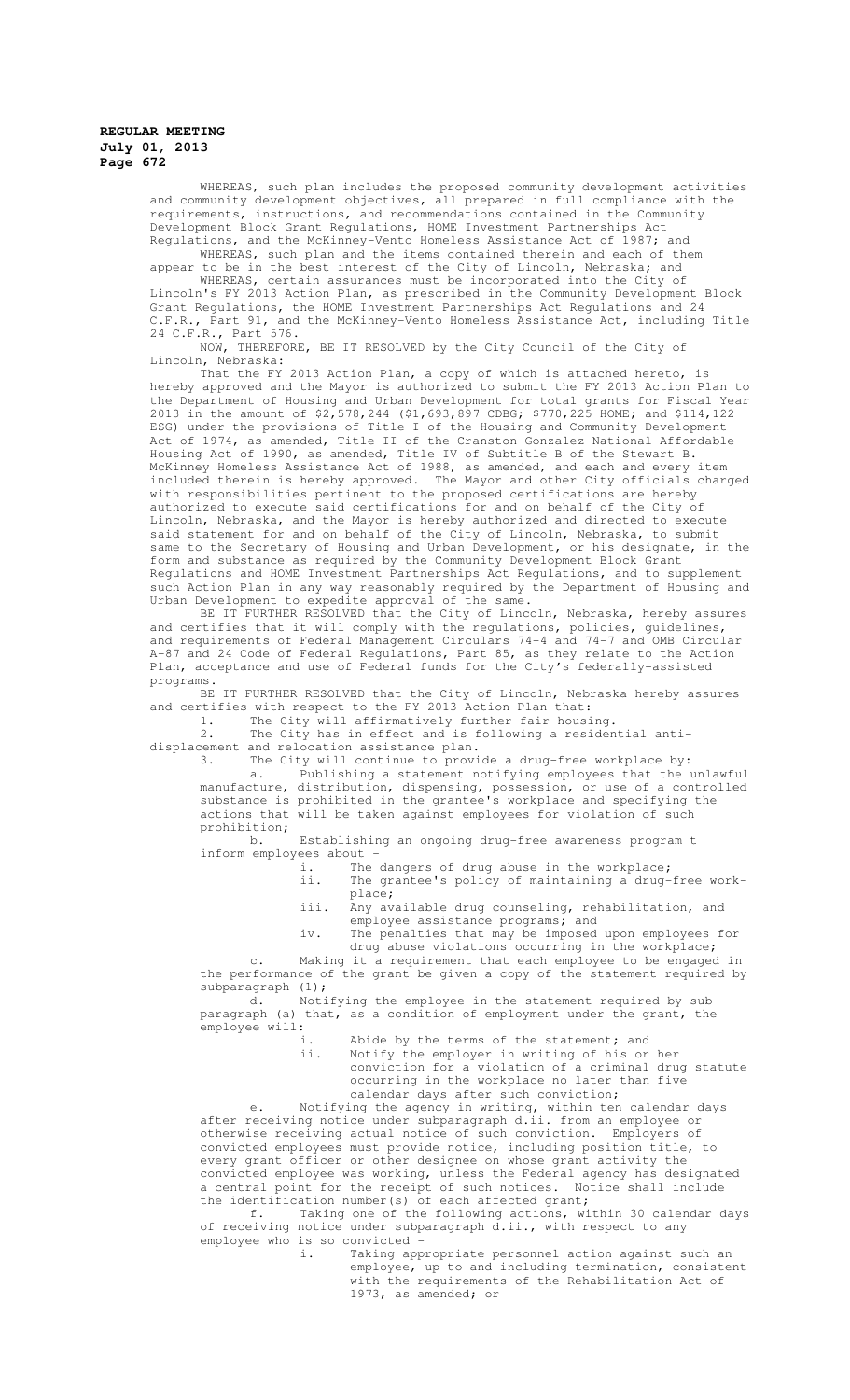ii. Requiring such employee to participate satisfactorily in a drug abuse assistance or rehabilitation program approved for such purposes by a federal, state, or local health, law enforcement, or other appropriate agency;

g. Making a good faith effort to continue to maintain a drugfree workplace through implementation of subparagraphs a, b, c, d, e, and f.

4. The City will comply with restrictions on lobbying required by 24 CFR part 87, together with disclosure forms if required by that part. The City further certifies that to the best of the City's knowledge and belief:

a. No federal appropriated funds have been paid or will be paid, by or on behalf of the City, to any person for influencing or attempting to influence any officer or employee of an agency, a member of Congress, an officer or employee of Congress, or an employee of a member of Congress in connection with the awarding of any federal contract, the making of any federal grant, the making of any federal loan, the entering into of any cooperative agreement, and the extension, continuation, renewal, amendment, or modification of any federal contract, grant, loan, or cooperative agreement;

b. If any funds other than federal appropriated funds have been paid or will be paid to any person for influencing or attempting to influence an officer or employee of any agency, a member of congress, an officer or employee of Congress, or an employee of a member of Congress in connection with this federal contract, grant, loan, or cooperative agreement, it will complete and submit Standard Form-LLL, "Disclosure Form to Report Lobbying," in accordance with its instructions; and

c. The City will require that the language of paragraph 4 of this certification be included in the award documents for all subawards at all tiers (including subcontracts, subgrants, and contracts under grants, loans, and cooperative agreements) and that all subrecipients shall certify and disclose accordingly.

5. The City possesses legal authority under state and local law to make a grant submission and to carry out the proposed community development and housing program for which it is seeking funding in accordance with applicable HUD regulations. By passage of this resolution, the Mayor, as the official representative of the City of Lincoln is hereby authorized to submit the Action Plan, including all the understandings and assurances contained therein. Further the Mayor is hereby directed and authorized to act in connection with the submission of the Action Plan and to provide such additional information as may be required.<br>6. The

The housing activities to be undertaken with CDBG and HOME funds are consistent with the City's strategic plan.

7. The City will comply with the acquisition and relocation requirements of the Uniform Relocation Assistance and Real Property Acquisition Policies Act of 1970, as amended, as required under 24 C.F.R. § 570.606(b) and Federal implementing regulations; and the requirements in 24 C.F.R. § 570.606(c) governing the residential antidisplacement and relocation assistance plan under Section 104(d) of the Act (including a certification that the grantee is following such a plan); and the relocation requirements of 24 C.F.R. § 570.606(d) governing optional relocation assistance under Section 105(a)(11) of the Act.

8. The City will comply with Section 3 of the Housing and Urban Development Act of 1968 (12 U.S.C. 1701u) and implementing regulations at 24 CFR Part 135.

BE IT FURTHER RESOLVED that the City of Lincoln hereby assures and certifies with respect to the Community Development Block Grant program portion of the FY 2013 Action Plan that:

1. The City is in full compliance and following a detailed citizen participation plan that satisfies the requirement of 24 CFR § 91.105 and which: a. Provides for and encourages citizen participation, with

particular emphasis on participation by persons of low and moderate income who are residents of slum and blighted areas and of areas in which funds are proposed to be used, and provides for participation of residents in low and moderate income neighborhoods as defined by the City;

b. Provides citizens with reasonable and timely access to local meetings, information, and records relating to the City's proposed use of funds, as required by the regulations of the Secretary, and relating to the actual use of funds under the Act;

c. Provides for technical assistance to groups representative of persons of low and moderate income that request such assistance in developing proposals with the level and type of assistance to be determined by the grantee;

d. Provides for public hearings to obtain citizen views and to respond to proposals and questions at all stages of the community development program, including at least the development of needs, the review of proposed activities, and review of program performance, which hearings shall be held after adequate notice, at times and locations convenient to potential or actual beneficiaries, and with accommodation for the handicapped;

e. Provides for a timely written answer to written complaints and grievances, within 15 working days where practicable; and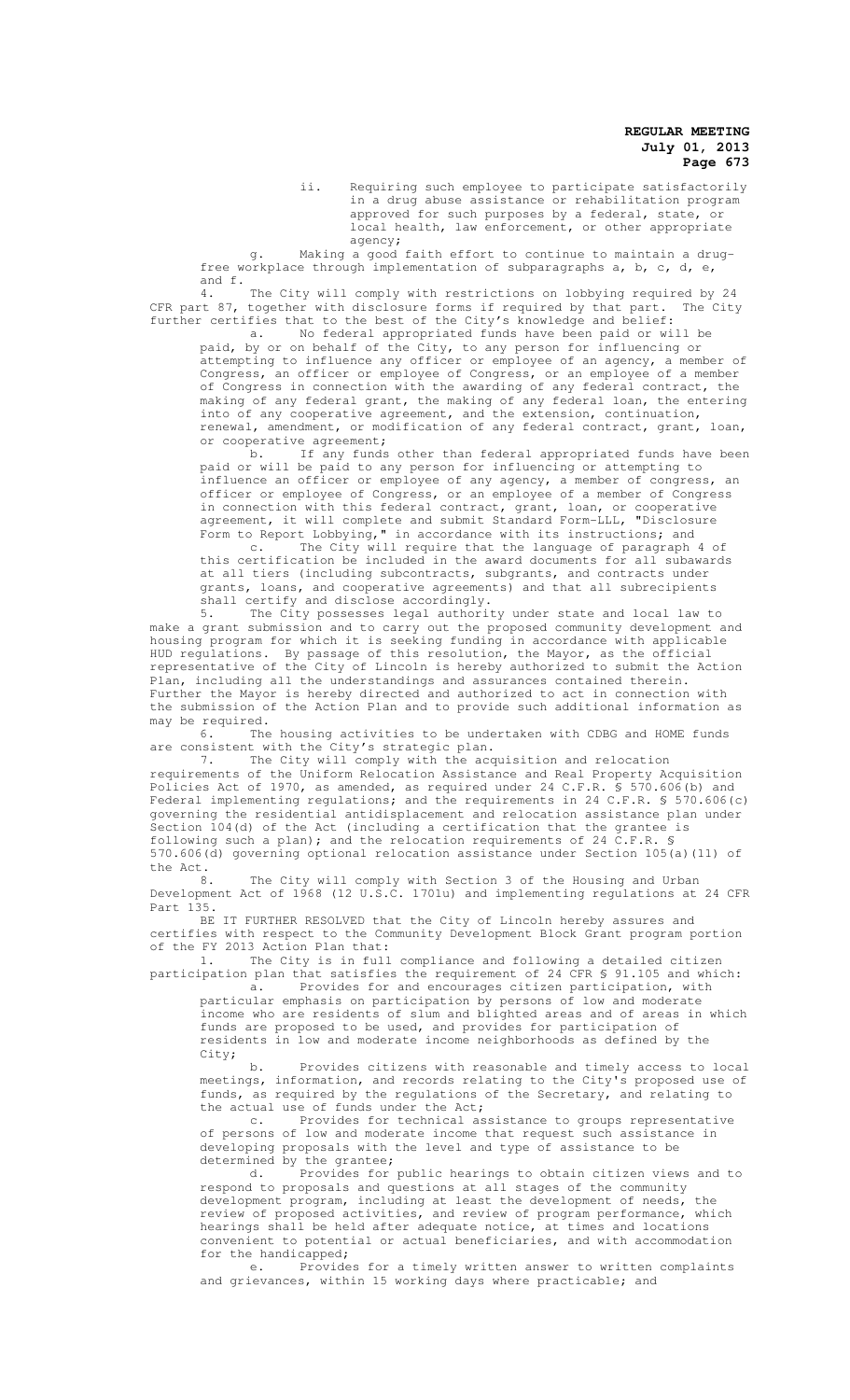f. Identifies how the needs of non-English speaking residents will be met in the case of public hearings where a significant number of non-English speaking residents can be reasonably expected to participate; 2. The City's strategic housing and community development plan identifies community development and housing needs and specifies both short-term and long-term community development objectives that have been in accordance with the primary objective of the statute authorizing the CDBG Program, as described in 24 CFR 570.2 and the requirements of 24 CFR Part 91 Subpart C and 24 CFR Part 570.

3. The City is following a current HUD approved consolidated plan. 4. The City has developed its final statement of projected use of funds so as to give maximum feasible priority to activities which benefit low and moderate income families or aid in the prevention or elimination of slums or blight; (the final statement of projected use of funds may also include activities which the grantee certifies are designed to meet other community development needs having a particular urgency because existing conditions pose a serious and immediate threat to the health or welfare of the community, and other financial resources are not available); except that the aggregate use of CDBG funds received under Section 106 of the Act and, if applicable, under Section 108 of the Act, during program year 2013 shall principally benefit persons of low and moderate income in a manner that ensures that not less than 70 percent of such funds are used for activities that benefit such persons during such period.

The City will not attempt to recover any capital costs of public improvements assisted in whole or in part with funds provided under Section 106 of the Act or with amounts resulting from a guarantee under Section 108 of the Act by assessing any amount against properties owned and occupied by persons of low and moderate income, including any fee charged or assessment made as a condition of obtaining access to such public improvements, unless:

a. Funds received under Section 106 of the Act are used to pay the proportion of such fee or assessment that relates to the capital costs of such public improvements that are financed from revenue sources other than under Title I of the Act; or

b. For purposes of assessing any amount against properties owned and occupied by persons of moderate income, the City certifies to the Secretary that it lacks sufficient funds received under Section 106 of the Act to comply with the requirements of subparagraph (1) above. 5. The City has adopted and is enforcing:

a. A policy prohibiting the use of excessive force by law enforcement agencies within its jurisdiction against any individuals engaged in non-violent civil rights demonstrations; and

b. A policy of enforcing applicable state and local laws against physically barring entrance to or exit from a facility or location which is the subject of such non-violent civil rights demonstrations within its jurisdiction.

6. The City will conduct and administer the grant in compliance with Title VI of the Civil Rights Act of 1964 (Public Law 88-352, 42 U.S.C. 2000d et seq.), the Fair Housing Act (42 U.S.C. 3601-19), and implementing regulations. 7. The City's notification, inspection, testing and abatement

procedures concerning lead-based paint will comply with 24 C.F.R. § 570.608. 8. The City will comply with all applicable law.

BE IT FURTHER RESOLVED that the City of Lincoln hereby assumes and certifies with respect to the HOME program portion of the FY 2013 Action Plan that:

1. The City is using and will use HOME funds for eligible activities and costs, as described in §§ 92.205 through 92.209 of 24 C.F.R., Subtitle A, and that it is not using and will not use HOME funds for prohibited activities, as described in § 92.214 of 24 C.F.R. Subtitle A;

2. Before committing funds to a project, the City will evaluate the project in accordance with guidelines that it adopts for this purpose and will not invest any more HOME funds in combination with other federal assistance than is necessary to provide affordable housing.

BE IT FURTHER RESOLVED that the City of Lincoln hereby assumes and certifies with respect to the Emergency Solutions Grant (ESG) program portion of the FY2013 Action Plan that:

1. If either the cost of an emergency shelter's rehabilitation or the cost to convert a building into an emergency shelter exceed 75 percent of the value of the building before rehabilitation, the City will maintain the building as a shelter for homeless individuals and families for a minimum of ten (10) years after the date the building is first occupied by a homeless individual or family after the completed rehabilitation or conversion;

2. In all other cases where ESG funds are used for renovation, the City will maintain the building as a shelter for homeless individuals and families for a minimum of three (3) years after the date the building is first occupied by a homeless individual or family after the completed renovation;

3. In the case of assistance involving shelter operations or essential services related to street outreach or emergency shelter, the City will provide services or shelter to homeless individuals and families for the period during which the ESG assistance is provided, without regard to a particular site or structure, so long as the City serves the same type of persons or persons in the game geographic area;

4. Any renovation carried out with ESG assistance shall be sufficient to ensure that the building involved is safe and sanitary;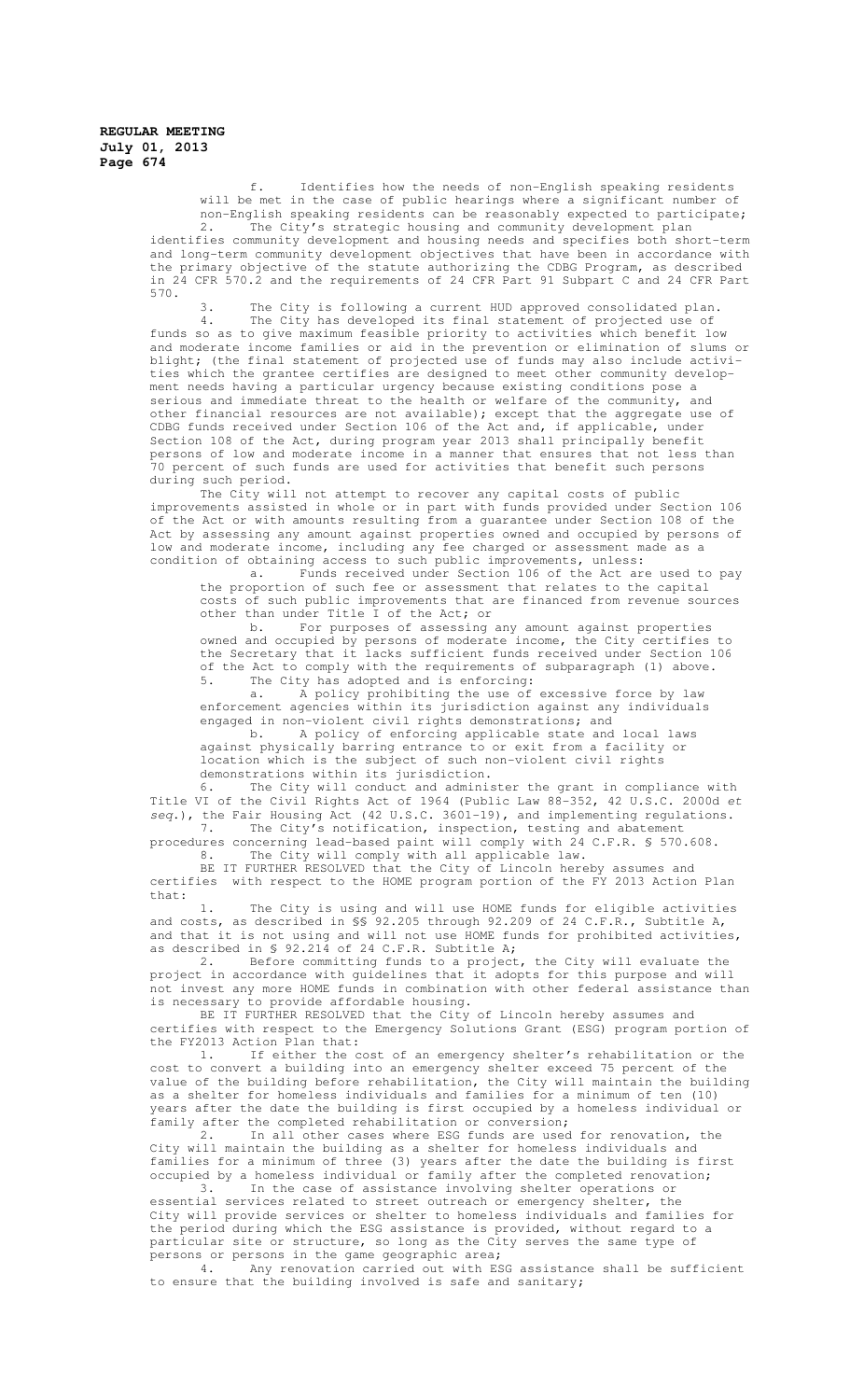5. The City will assist homeless individuals in obtaining permanent housing, appropriate supportive services, and other Federal, State, local, and private assistance available for these individuals;<br>6. The City will obtain matching amounts

The City will obtain matching amounts required under 24 CFR 576.201;

7. The City has established and is implementing procedures to ensure the confidentiality of records pertaining to any individual provided family violence prevention or treatment services under any project assisted under the ESG program, including protection against the release of the address or location of any family violence shelter project, except with the written authorization of the person responsible for the operation of that shelter;

8. To the maximum extent practicable, the City will involve, through employment, volunteer services, or otherwise, homeless individuals and families in constructing, renovating, maintaining, and operating facilities assisted under the ESG program, in providing services under the program, and in providing services for occupants of facilities assisted under the program;

9. All activities the City undertakes with assistance under the ESG are consistent with the City's consolidated plan; and

10. The City will establish and implement, to the maximum extent practicable and where appropriate, policies and protocols for the discharge of persons from publicly funded institutions of care in order to prevent this discharge from immediately resulting in homelessness for these persons.

Introduced by Trent Fellers

Seconded by Camp and carried by the following vote: AYES: Camp, Christensen, Cook, Emery, Eskridge, Fellers, Gaylor Baird; NAYS: None.

AUTHORIZING THE MAYOR TO EXECUTE A MULTI-YEAR CONTRACT PER CITY ORDINANCE WHEN FUNDING APPROPRIATIONS COMES FROM MORE THAN ONE FISCAL YEAR CIP FOR THE PRESCOTT AVENUE FROM 47TH STREET TO 48TH STREET PAVING PROJECT, CITY PROJECT NO. 540616 - CLERK read the following resolution, introduced by Trent Fellers, who moved its adoption:

A-87415 WHEREAS, the City of Lincoln desires to enter into a contract for the Prescott Avenue from 47th Street to 48th Street Paving Project, City Project No. 540616; and

WHEREAS, said contract will involve the expenditure of money from appropriations of more than one year, and Article VII, Section 3 of the Charter of the City of Lincoln provides that no such expenditure of money of more than one year shall be valid unless approved by resolution of the City Council. NOW, THEREFORE, BE IT RESOLVED by the City Council of the City of Lincoln, Nebraska:

That the Mayor is authorized to execute a contract between the City and Constructors, Inc. for construction of the Prescott Avenue from 47th Street to 48th Street Paving Project, City Project No. 540616.

The City Clerk is directed to return one fully executed copy of this resolution to Craig Aldridge, Engineering Services, Public Works & Utilities. Introduced by Trent Fellers

Seconded by Christensen and carried by the following vote: AYES: Camp, Christensen, Cook, Emery, Eskridge, Fellers, Gaylor Baird; NAYS: None.

APPROVING A CONTRACT AGREEMENT BETWEEN THE CITY OF LINCOLN, LANCASTER COUNTY, THE LINCOLN LANCASTER COUNTY PUBLIC BUILDING COMMISSION AND GRAYBAR ELECTRIC COMPANY FOR THE ANNUAL REQUIREMENTS OF ELECTRICAL PRODUCTS, PURSUANT TO COUNTY OF LOS ANGELES, CALIFORNIA CONTRACT NO. MA-IS-1340234-1, FOR A THREE YEAR TERM - CLERK read the following resolution, introduced by Trent Fellers, who moved its  $\frac{\text{adoption:}}{\text{A}-87416}$ BE

A-87416 BE IT RESOLVED by the City Council of the City of Lincoln, Nebraska: That the attached Contract Agreement between the City of Lincoln, Lancaster County, the Lincoln-Lancaster County Public Building Commission and Graybar Electric Company for the annual requirements for Electrical Products, pursuant to County of Los Angeles, California Contract No. MA-IS-1340234-1, for a three-year term, upon the terms and conditions as set forth in said Contract Agreement, is hereby approved and the Mayor is authorized to execute the same and any associated amendments or renewals on behalf of the City of Lincoln.

Introduced by Trent Fellers<br>the following vote: AYES: Camp, Seconded by Gaylor Baird and carried by the following Christensen, Cook, Emery, Eskridge, Fellers, Gaylor Baird; NAYS: None.

ACCEPTING THE REPORT OF NEW AND PENDING CLAIMS AGAINST THE CITY AND APPROVING DISPOSITION OF CLAIMS SET FORTH FOR THE PERIOD OF JUNE 1-15, 2013 - CLERK read the following resolution, introduced by Trent Fellers, who moved its adoption: A-87417 BE IT RESOLVED by the City Council of the City of Lincoln, Nebraska:

That the claims listed in the attached report, marked as Exhibit "A", dated June 17, 2013, of various new and pending tort claims filed against the City of Lincoln with the Office of the City Attorney or the Office of the City Clerk, as well as claims which have been disposed of, are hereby received as required by Neb. Rev. Stat. § 13-905 (Reissue 1997). The dispositions of claims by the Office of the City Attorney, as shown by the attached report, are hereby approved:

| DENIED CLAIMS               | ALLOWED/SETTLED CLAIMS |          |
|-----------------------------|------------------------|----------|
| Debra & Brad Berka \$692.01 | Virgina Vice           | \$197.59 |
| Cheever Apartments 570.00   | Dennis & Benita Cooper | 3,000.00 |